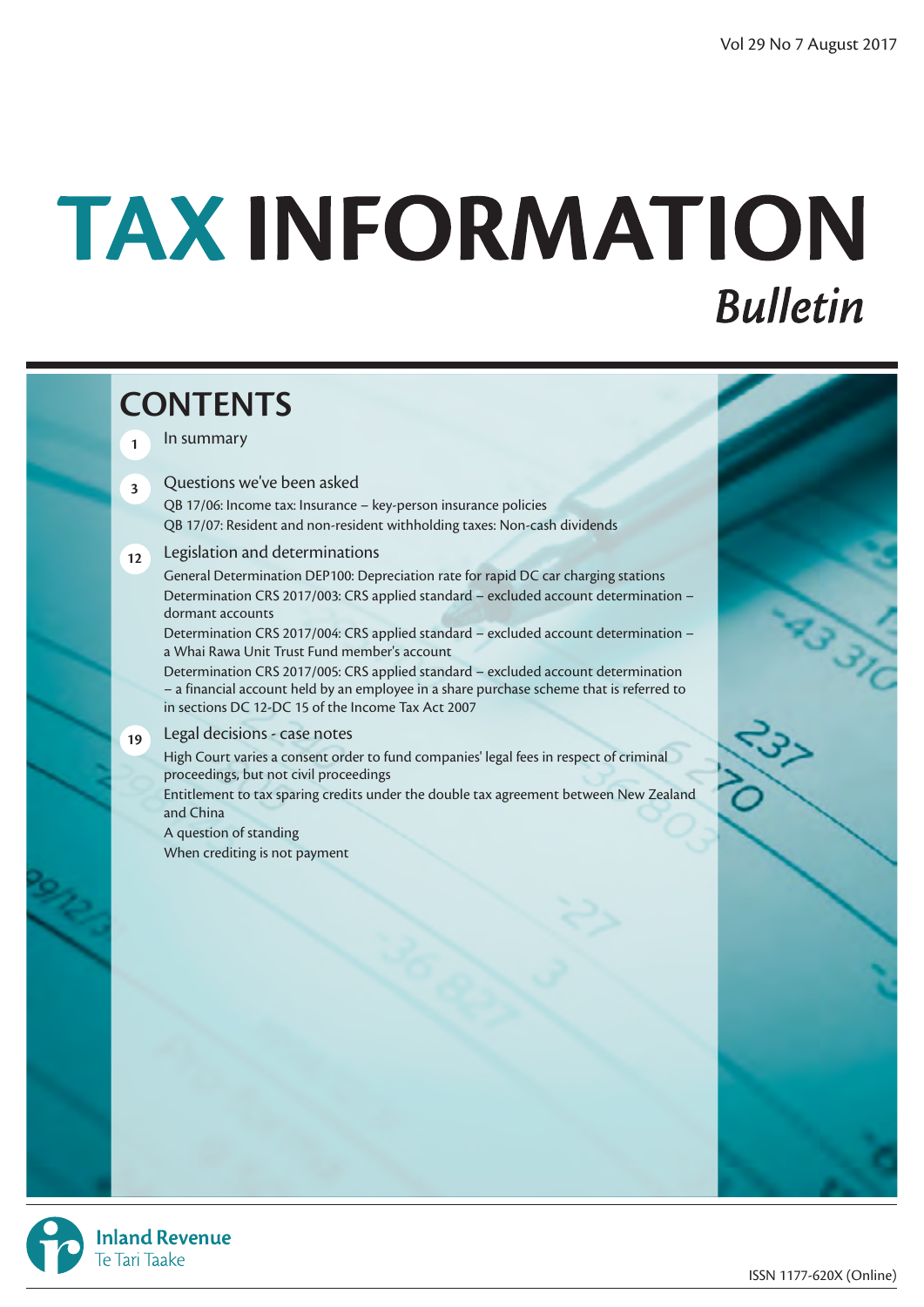# **YOUR OPPORTUNITY TO COMMENT**

Inland Revenue regularly produces a number of statements and rulings aimed at explaining how taxation law affects taxpayers and their agents. Because we are keen to produce items that accurately and fairly reflect taxation legislation and are useful in practical situations, your input into the process, as a user of that legislation, is highly valued.

You can find a list of the items we are currently inviting submissions on as well as a list of expired items at **www.ird.govt.nz/public-consultation**

Email your submissions to us at **public.consultation@ird.govt.nz** or post them to:

Public Consultation Office of the Chief Tax Counsel Inland Revenue PO Box 2198 Wellington 6140

You can also subscribe at **www.ird.govt.nz/public-consultation** to receive regular email updates when we publish new draft items for comment.

Below is a list of recent items out for consultation. You can get copies from **www.ird.govt.nz/public-consultation/** or by emailing **public.consultation@ird.govt.nz**

| <b>Ref</b> | Draft type                  | <b>Title</b>                                  | <b>Comment deadline</b> |
|------------|-----------------------------|-----------------------------------------------|-------------------------|
| ED0197     | Standard practice statement | Six-monthly GST return filing                 | 18 August 2017          |
| ED0198     | Standard practice statement | Loss offset elections between group companies | 18 August 2017          |
| ED0199     | Standard practice statement | Elections to change a balance date            | 25 August 2017          |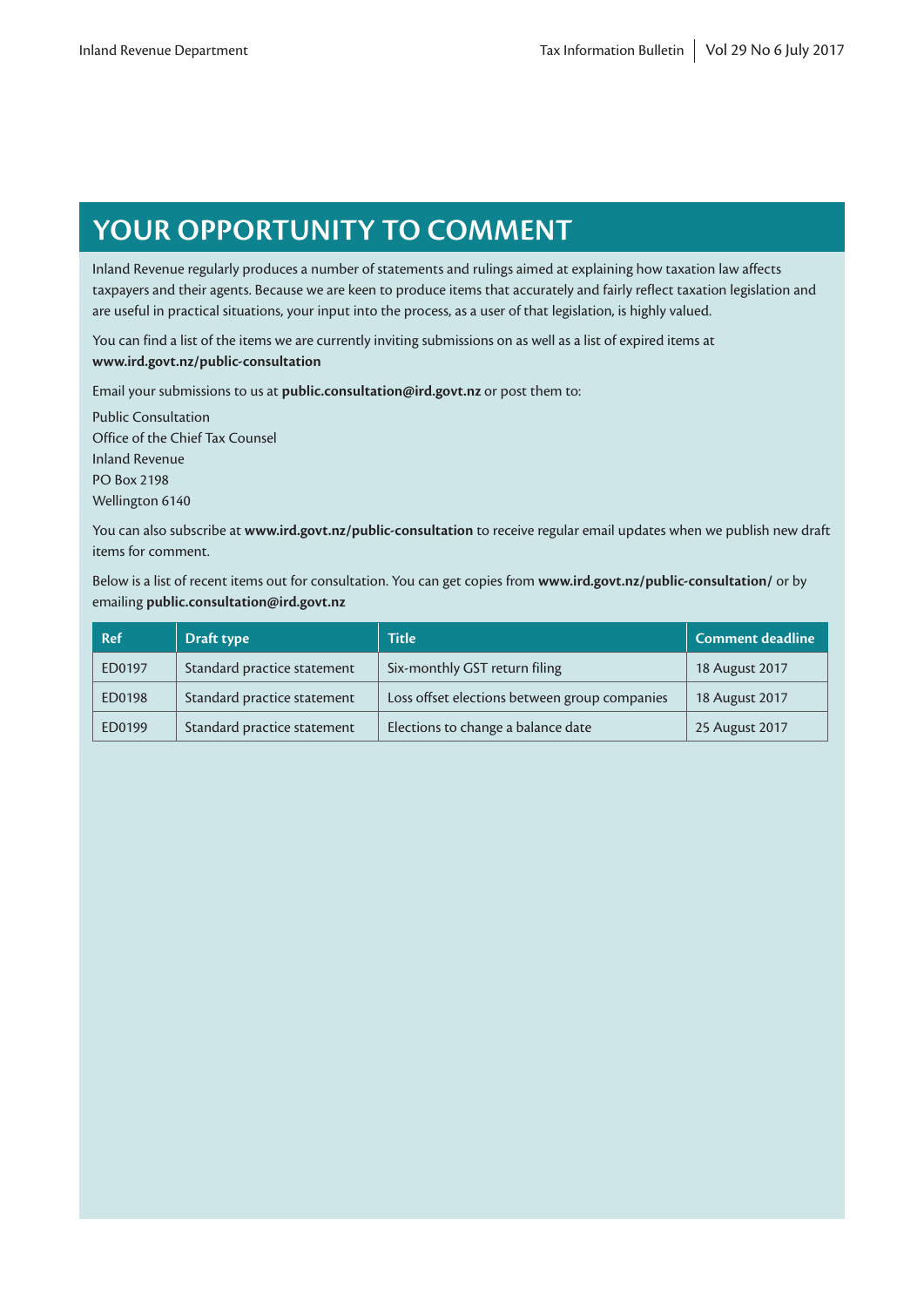# **IN SUMMARY**

## Questions we've been asked

## **QB 17/06: Income tax: Insurance – key-person insurance policies**

This Question We've Been Asked explains the income tax treatment of key-person insurance policies where the insurance is for replacing lost business profits as a result of the death or disablement of a key employee. It does not cover situations where a payment might be passed onto an employee, which will be addressed in a separate item. Examples are included to show how the law is applied.

## **QB 17/07: Resident and non-resident withholding taxes: Non-cash dividends**

This Question We've Been Asked considers whether the income of a person who receives a non-cash dividend includes any resident or non-resident withholding tax paid for the dividend. It confirms that the income of a person who receives a non-cash dividend includes not only the dividend but any withholding taxes paid for the dividend. This means recipients of equivalent non-cash dividends will have different amounts of income for tax purposes depending on whether withholding taxes apply to the dividend, and this is highlighted in the example.

## Legislation and determinations

| General Determination DEP100: Depreciation rate for rapid DC car charging stations                                                                        | $12 \ \mathrm{$ |
|-----------------------------------------------------------------------------------------------------------------------------------------------------------|-----------------|
| The Commissioner has set a general depreciation rate for a new asset class "Rapid DC car charging stations" under<br>the "Transportation" asset category. |                 |
| Determination CRS 2017/003: CRS applied standard - excluded account determination - dormant<br>accounts                                                   | 13              |
| A dormant account is an excluded account for the period of its dormancy for the purposes of the CRS applied                                               |                 |
| standard and requirements under Part 11B of the Tax Administration Act 1994                                                                               | 15              |
|                                                                                                                                                           |                 |

## **Determination CRS 2017/004: CRS applied standard – excluded account determination – a Whai Rawa Unit Trust Fund member's account**

A member's account in the Whai Rawa Unit Trust Fund is an excluded account for the purposes of the CRS applied standard and requirements under Part 11B of the Tax Administration Act 1994

## **Determination CRS 2017/005: CRS applied standard – excluded account determination – a financial account held by an employee in a share purchase scheme that is referred to in sections DC 12-DC 15 of the Income Tax Act 2007**

A financial account held by an employee in a share purchase scheme that is referred to in sections DC 12- DC 15 of the Income Tax Act 2007 is an excluded account for the purposes of the CRS applied standard and requirements under Part 11B of the Tax Administration Act 1994

## Legal decisions - case notes

#### **High Court varies a consent order to fund companies' legal fees in respect of criminal proceedings, but not civil proceedings**

Honk Marine Ltd and Honk Barges Ltd ("the Companies") applied to vary a consent order which arose from ex parte freezing orders obtained by the Commissioner of Inland Revenue. The Companies applied to access a fund (of \$2,081,861.71) held in the Court in order to pay its legal fees for both civil and criminal tax proceedings. The High Court (Brewer J) varied the consent order in respect of the criminal proceedings, but not the civil proceedings.

**3**

**8**

**18**

**19**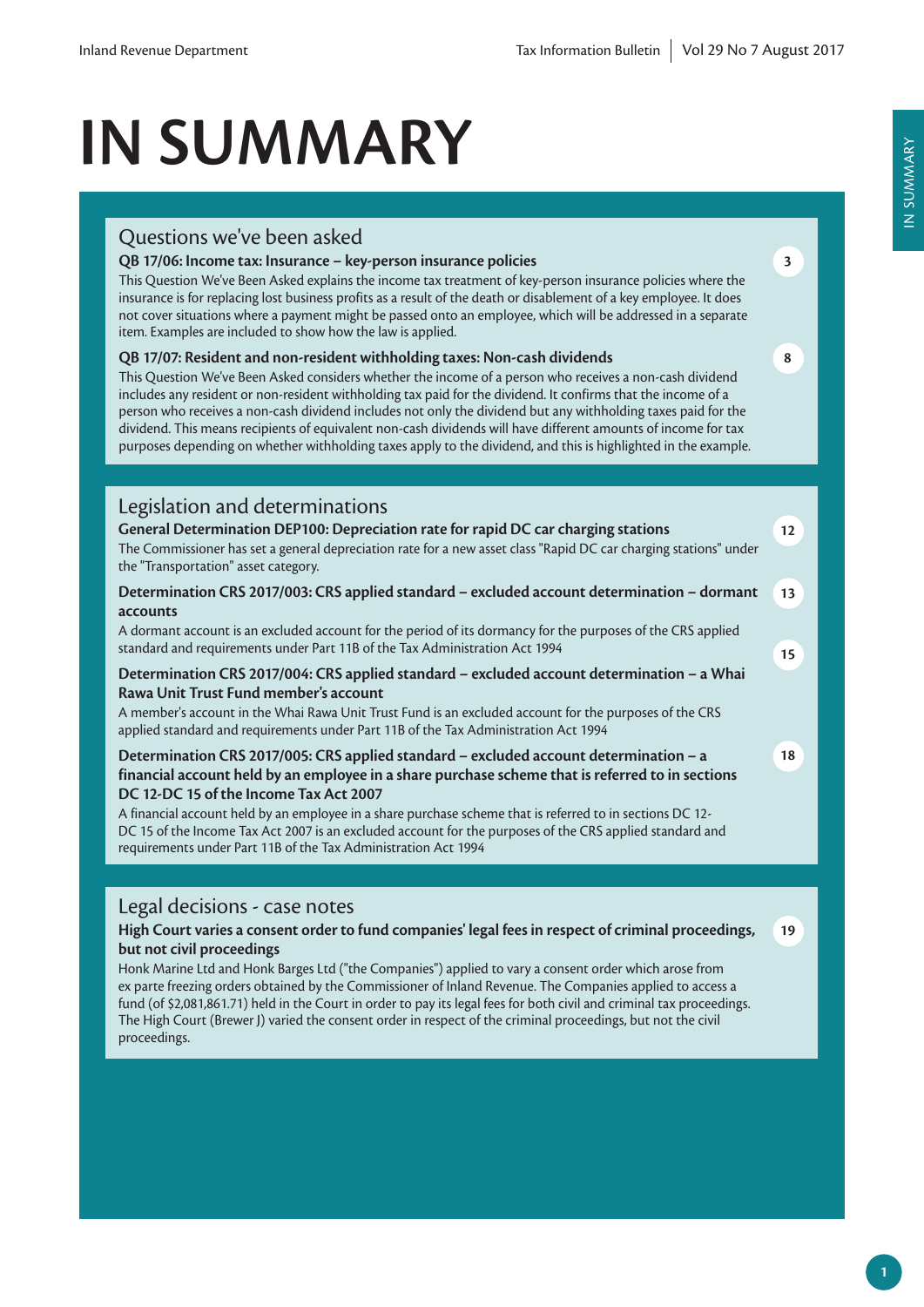# **IN SUMMARY**

## Legal decisions - case notes (continued)

#### **Entitlement to tax sparing credits under the double tax agreement between New Zealand and China**

This case concerns an investment held in five companies established in China ("the Chinese Companies") and the tax consequences to the plaintiff, Ms Lin, of that investment. Ms Lin was assessed by attribution for New Zealand tax on a 30 per cent share of the income derived by the Chinese Companies. Ms Lin contends that, in assessing her, the defendant, the Commissioner of Inland Revenue ("the Commissioner"), failed to allow her the full tax credits to which she was entitled under the double tax agreement between New Zealand and China and under the related New Zealand domestic law. The Court found that the Commissioner's assessments and default assessments in respect of Ms Lin's income tax are incorrect.

This judgment is under appeal.

#### **A question of standing**

Mr Cullen brought a proceeding in relation to a goods and services tax return on behalf of Tamaki Rugby League Incorporated against the Commissioner of Inland Revenue ("the Commissioner"). The Commissioner applied to strike out this proceeding on the basis that, as Tamaki Rugby League Incorporated was struck off the register of incorporated societies at the time of the return and in liquidation at the time the proceedings were brought, Mr Cullen did not have standing. The High Court declined the Commissioner's strike out application, considering it tenable that the proceeding related to the unincorporated version of Tamaki Rugby League Incorporated, and that Mr Cullen could therefore have standing.

This judgment is under appeal.

#### **When crediting is not payment**

The Court of Appeal held that crediting an amount to a shareholder's current account in respect of an existing liability in circumstances where there were insufficient funds for the shareholder to draw down the full amount, did not constitute the last payment contingent on the financial arrangement. Thus the arrangement had not matured under the financial arrangement rules and a base price adjustment was not triggered.

IN SUMMARY

IN SUMMARY

**25**

**23**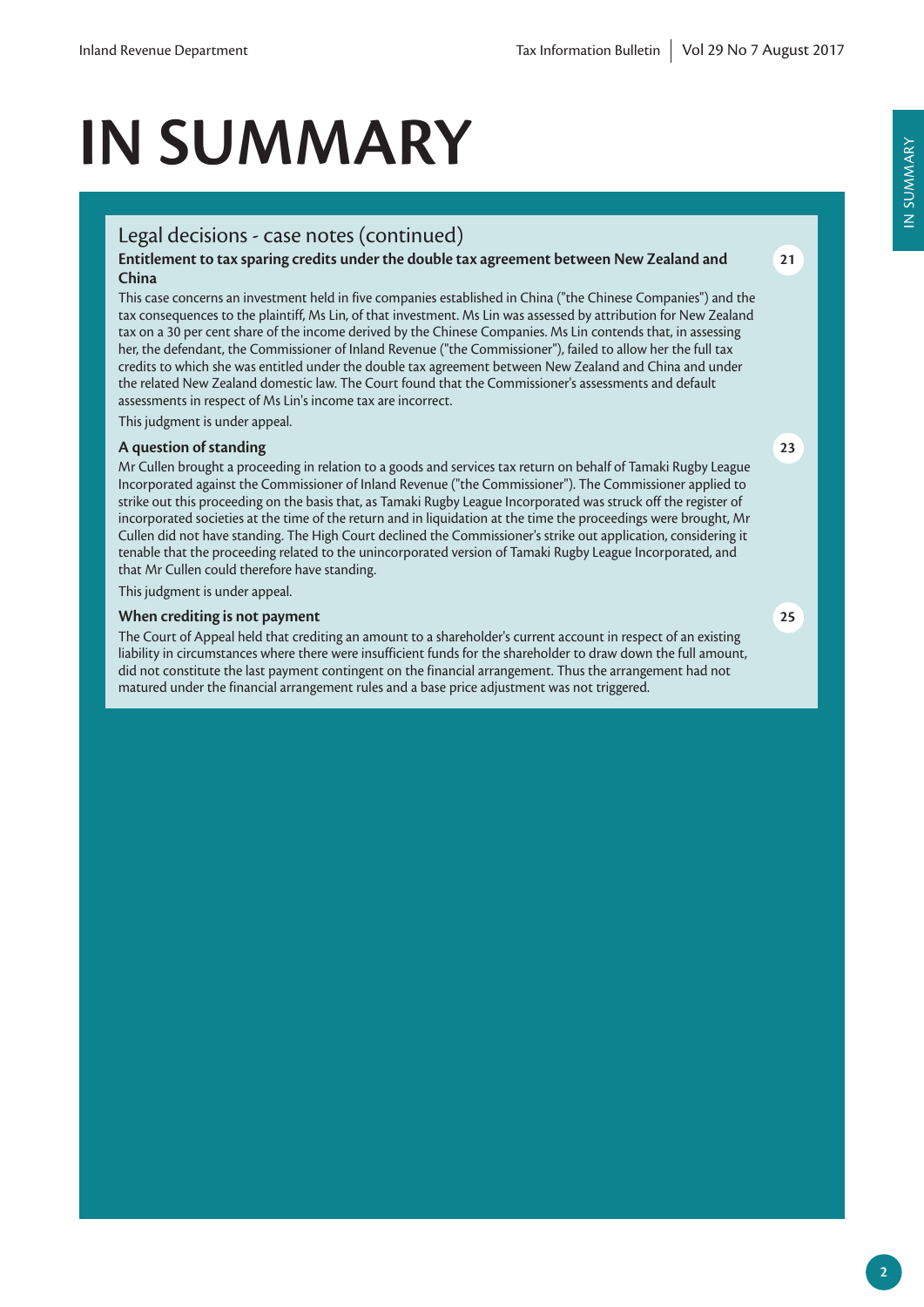# **QUESTIONS WE'VE BEEN ASKED**

This section of the *TIB* sets out the answers to some day-to-day questions people have asked. They are published here as they may be of general interest to readers.

## QB 17/06: Income tax: Insurance – key-person insurance policies

All legislative references are to the Income Tax Act 2007 unless otherwise stated.

This Question We've Been Asked is about ss CA 2, CB 1, CG 5B, DA 1, DA 2(1) and DA 2(3).

## **Question**

- 1. What is the income tax treatment of payments made or received under a term life or an illness/disability insurance policy where:
	- **•** the policy holder and recipient of any claim amount received under the policy is a business that employs staff;
	- **•** the premium amounts are paid by the business;
	- the insured person is an employee of the business ("the key-person");
	- **•** the employee has no enforceable or implied right against the employer to receive the claim or part thereof; and
	- **•** the policy is taken out to compensate for a loss of business profits that would result from the death or incapacitation of the key person, whether or not the loss is accurately estimated?

This type of insurance policy is commonly referred to as a "key-person insurance" policy and includes policies that cover total permanent disability, personal sickness and accident ("disablement policies").

#### **Answer**

- 2. A lump sum or a periodic sum paid under the policy is taxable income of the employer under s CB 1 (business income).
- 3. Premium amounts paid are deductible under s DA 1.
- 4. This QWBA covers key-person insurance policies to the extent that the policy is taken out to compensate for a loss of business profits that would result from the death or incapacitation of the key person. Insurance policies can be taken out for reasons other than, or in addition to, this loss of business profits purpose (eg, mortgage repayment protection, and collateral for capital funding). To the extent the insured amount is for replacement of capital, the claim amount portion that relates to the replacement of capital will not be taxable income. Where a policy is not solely to replace a loss of profits, apportionment of the premiums and/or claim amount may be required.
- 5. Fringe benefit tax (FBT) does not apply.

## **Explanation**

- 6. Inland Revenue has reviewed all *Public Information Bulletins* (see **http://www.ird.govt.nz/technical-tax/pib-review/**). During this review, two items on the income tax treatment of insurance in an employment context were identified as being out of date. The two items are "Staff insurance schemes" (*Public Information Bulletin* No 70 (December 1972): 11) and "Life and accident insurance policies" (*Public Information Bulletin* No 106 (July 1980): 2). These PIBs covered a number of different scenarios. We are replacing the PIBs with a series of Questions We've Been Asked (QWBAs) covering common scenarios.
- 7. PIB 106 dealt with policies where the premiums were paid by the employer and proceeds were payable to the employer. Key-person insurance has these features. The PIB item noted that the tax treatment depended on what the insurance was for. This QWBA is considering the tax treatment of payments made or received under a key-person insurance policy for the replacement of loss of business profits.
- 8. Many businesses (including sole traders or partnerships) have a key employee who has a unique set of skills and/or knowledge, and is vital to the business's continued success. Should something happen to that employee, the loss of that employee will have a detrimental impact on the profitability of the business or generate financial strain. The employer may choose to protect the business from this risk by taking out a key-person insurance policy on the life and/or disablement of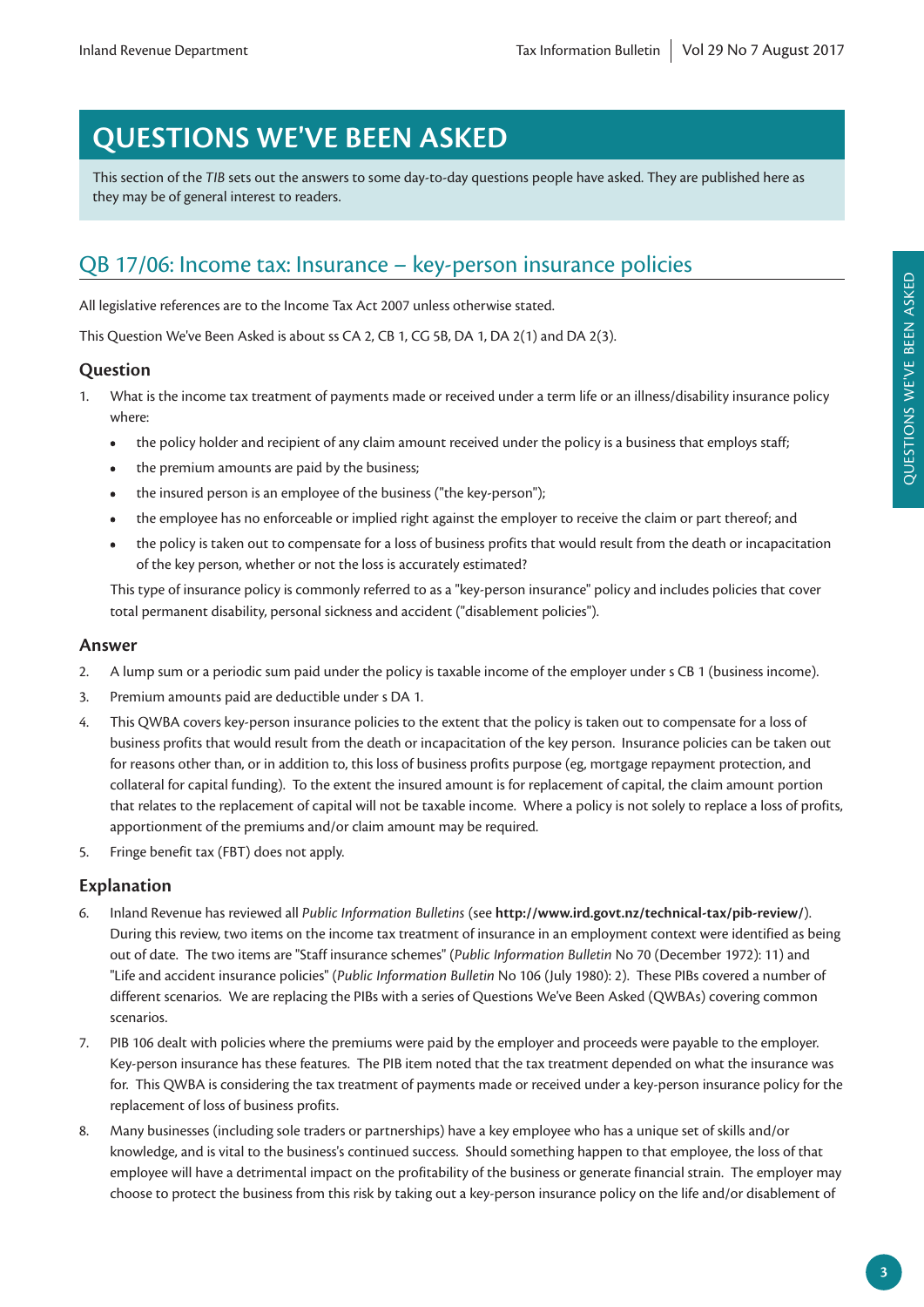that key employee. This item covers policies where the purpose of the employer in taking out the policy is to obtain cover that provides revenue replacement to that employer in the event of a key person's death or disablement due to illness or accident. The disablement could be either temporary or permanent. The claim amount can be received as a lump sum (as in the case of death or permanent disablement) or as periodic payments where the incapacity is temporary. This item does not apply to business owners such as a sole trader who takes key person insurance out on themselves (see paragraph 11 below).

- 9. The features of a key-person insurance policy covered by this QWBA are:
	- **•** the business (the employer) is the policy owner and the recipient of any amounts received under the policy (ie, the beneficiary);
	- **•** the employer pays the premiums;
	- **•** the employer is the only party eligible to make a claim under the policy;
	- the policy is either a term life or a disablement insurance policy or a combination of both;
	- **•** the insured person is an employee;
	- **•** the policy is taken out to compensate for a loss of business profits (either due to a reduction in turnover or an increase in costs) that would result from the death or extended incapacity (due to illness or accident) of the key employee, whether or not the loss is accurately estimated;
	- **•** the employee has no enforceable or implied right against the employer to receive the claim or part thereof; and
	- **•** the claim amount is an agreed amount that may be paid as a lump sum or by periodic payments to the employer.
- 10. A number of other insurance policies also address types of financial loss suffered by a business (eg, business interruption). The type of key-person policy covered by this QWBA insures against an event involving the personal health (or death) of a key employee. Whereas a business interruption policy insures against financial loss triggered by physical damage to the business's operations caused by an event such as fire, earthquake or cyclone. Business interruption policies do not have a life insurance component to them.
- 11. The type of key-person policy covered by this QWBA is also distinguishable from an income protection policy because it protects the income of the business (employer), whereas income protection policies provide protection for the income of the insured person (eg, income of the employee or sole trader). Business interruption and income protection policies are not covered in this QWBA. Also this item does not cover whole of life or endowment policies as we understand that these types of policies are no longer commonly used in this context.

#### **Income tax treatment of the claim amount**

- 12. An employer can receive an amount of money from an insurer on the occurrence of the insured event, referred to as the claim amount.
- 13. An amount derived from a business is income (s CB 1(1)). Capital amounts are excluded from taxable income (s CB 1(2)). Whether a claim amount received is income or capital depends on whether it is compensating for a loss of a capital or revenue nature (*Egmont Co-operative Dairies Ltd (in liq) v CIR* [1996] 2 NZLR 419 (1996) 17 NZTC 12,536, *Carapark Holdings Ltd v FCT* (1967) 115 CLR 653).
- 14. Insurance claim amounts that are received to "fill the hole of" or replace lost business profits are generally considered to be business income in nature. Richardson P in *Egmont* (quoting Kitto, Taylor and Owen JJ in *Carapark*) stated:

In general, insurance moneys are to be considered as received on revenue account where the purpose of the insurance was to fill the place of a revenue receipt which the event insured against has prevented from arising, or any outgoing which has been incurred on revenue account in consequence of the event insured against, whether as a legal liability or as a gratuitous payment actuated only by considerations of morality or expediency.

15. Similarly, in CIR v Soma President Textiles Ltd; CIR v New Zealand Knitting Mills Ltd (1994) 16 NZTC 11,313, McGechan J stated (at 11,321):

... It is well recognised that the character of a compensation receipt-as capital or income-is coloured by the character of the item it compensates. Compensation for capital assets is capital: for income items, is income....

See also *Burmah Steam Ship Co Ltd v IRC* (1931) 16 TC 67 and *London & Thames Haven Oil Wharves Ltd v Attwooll* [1967] 2 All ER 124,134.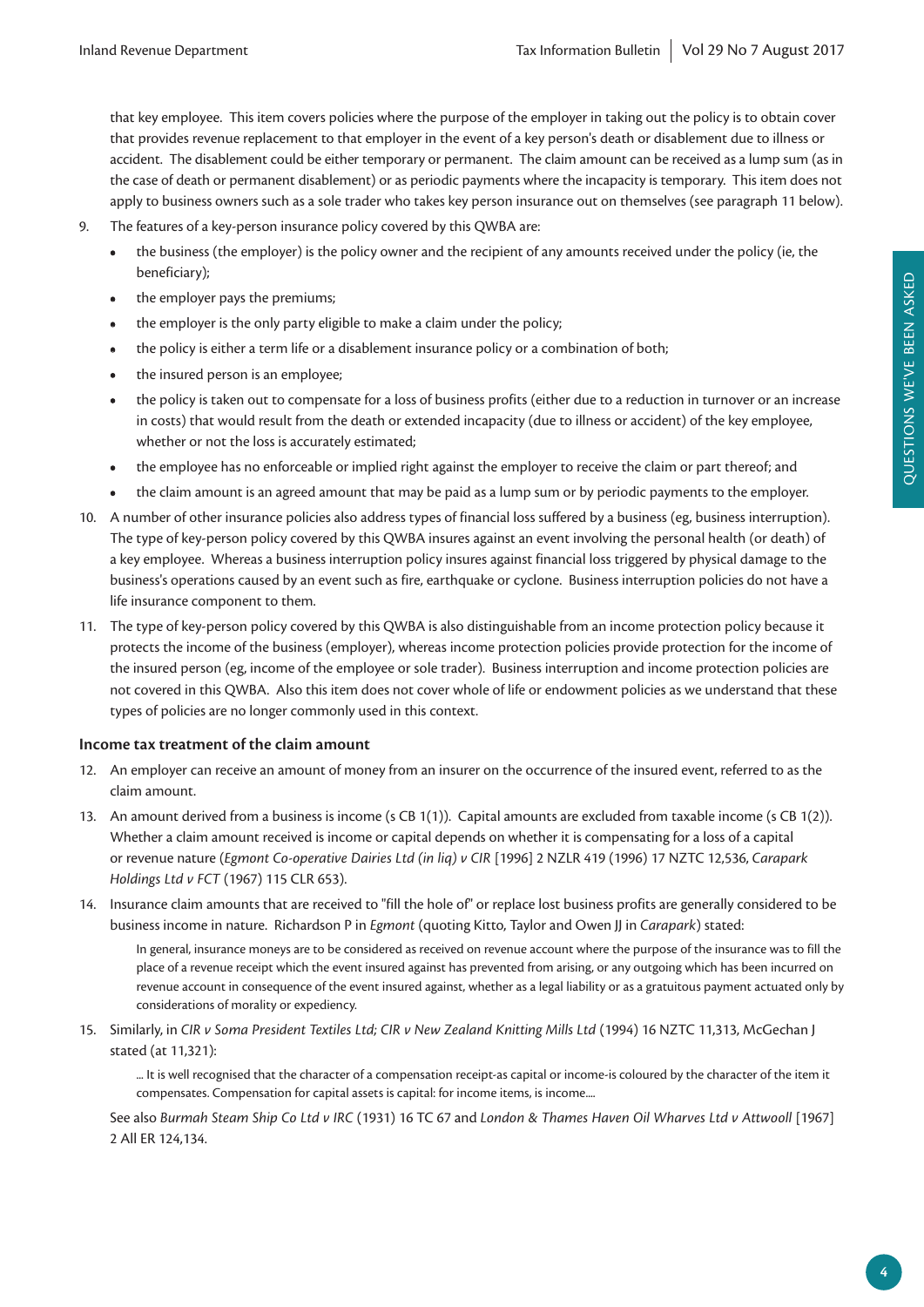16. The Courts have confirmed that income derived under a policy insuring a key-person will generally be revenue in nature (see *Gray & Co Ltd v Murphy* (1940) 23 TC 225 (KB), *Executors of Williams v IR Commissioners* (1924) 26 TC 23 (HL), *Keir & Cawder v Commissioners of Inland Revenue* (1958) 38 TC 23 (Court of Session), and *Carapark*). In *Keir & Cawder*, Lord President Clyde summarised this principle as follows:

In the ordinary case where a company insures the life of an employee whose services are valuable to them, the sum received by the company on his death is a revenue reciept: see *Commissioners of Inland Revenue v Williams's Executors*, 26 T.C. 23; for the expenditure incurred by the company in securing and retaining his services is a proper revenue charge, and the benefits derived from these services, being reflected in the profits of the company, are also of a revenue character. In the ordinary case, therefore, if the company insures the life of that person and on his death receives a payment from the insurance company, that payment represents compensation to the company for the loss of his services in helping them to earn profits and is a receipt on revenue account.

- 17. As key-person insurance amounts replace taxable business profits they will also be taxable income under the Act. However, if the claim amount replaces a capital component, that component of the claim amount would be capital for tax purposes.
- 18. If the income that is being replaced by the claim amount is exempt or excluded income (s CA 2) then the claim amount will also be exempt or excluded income in the same manner as the income it replaces.
- 19. Section CG 5B is a specific provision that taxes certain receipts for interruption or impairment of business activities. In an insurance context it taxes insurance payments received **for** an interruption or impairment of business activities resulting from an event. If the key-person insurance policy includes payments that are contingent on the taxpayer proving an actual loss of income, these payments are likely to be taxable under s CG 5B and subject to the timing provision in s CG 5B(3).

## **Deductibility of premiums for employer**

- 20. A person is allowed a deduction for an amount of expenditure or loss to the extent that it is incurred by them in the course of carrying on a business for the purpose of deriving taxable (and/or excluded) income (s DA 1). It is also necessary that the deduction is not denied by the general limitations contained in s DA 2.
- 21. As set out above, insurance recovery amounts under key-person insurance policies will generally be revenue in nature (see *Egmont; Carapark*). Where that is the case, the payment of a premium intended to insure against the lost taxable income will satisfy the nexus test in s DA 1. The capital limitation in s DA 2(1) will not apply because the premiums are a regular expense outlaid as part of the regular demands on the income of the business.
- 22. There will, however, be situations where premiums will not be deductible, either because the expenditure will not satisfy the general permission in s DA 1, or because one or more of the general limitations in s DA 2 will apply. For example, the Commissioner considers that premiums will not be deductible in the following situations:
	- **•** Where the employer takes out a policy for the purpose of securing the ability to repay a loan. In this situation, the capital limitation will apply.1
	- **•** Where the employer takes out a policy on behalf of its shareholders in order to buy out a shareholder's estate in the event one of them dies. In this situation, the benefit accrues to the shareholders, rather than to the company itself. Therefore, the general permission will not be satisfied.
- 23. Where a policy is not solely to replace a loss of profits, apportionment of the premiums and/or claim amount may be required.
- 24. The taxpayer has the onus of proving that an insurance premium is deductible. Therefore, it will be necessary to regularly review the purpose of a policy to determine deductibility of the premium, consistent with the principles of self-assessment.

#### **Fringe Benefit Tax**

25. For the avoidance of doubt, there is no benefit provided to an employee in connection with the key person insurance policies covered in this QWBA. This means no fringe benefit tax applies.

<sup>1</sup> The Commissioner has also confirmed that a deduction will not be allowed under s DB 5 where the insurance has a primary purpose of ensuring repayment obligations can be met (see "Deductibility of expenditure incurred in borrowing money – section DB 5" Interpretation statement IS 13/03 (*Tax Information Bulletin* Vol 26, No 1 (February 2014):3)).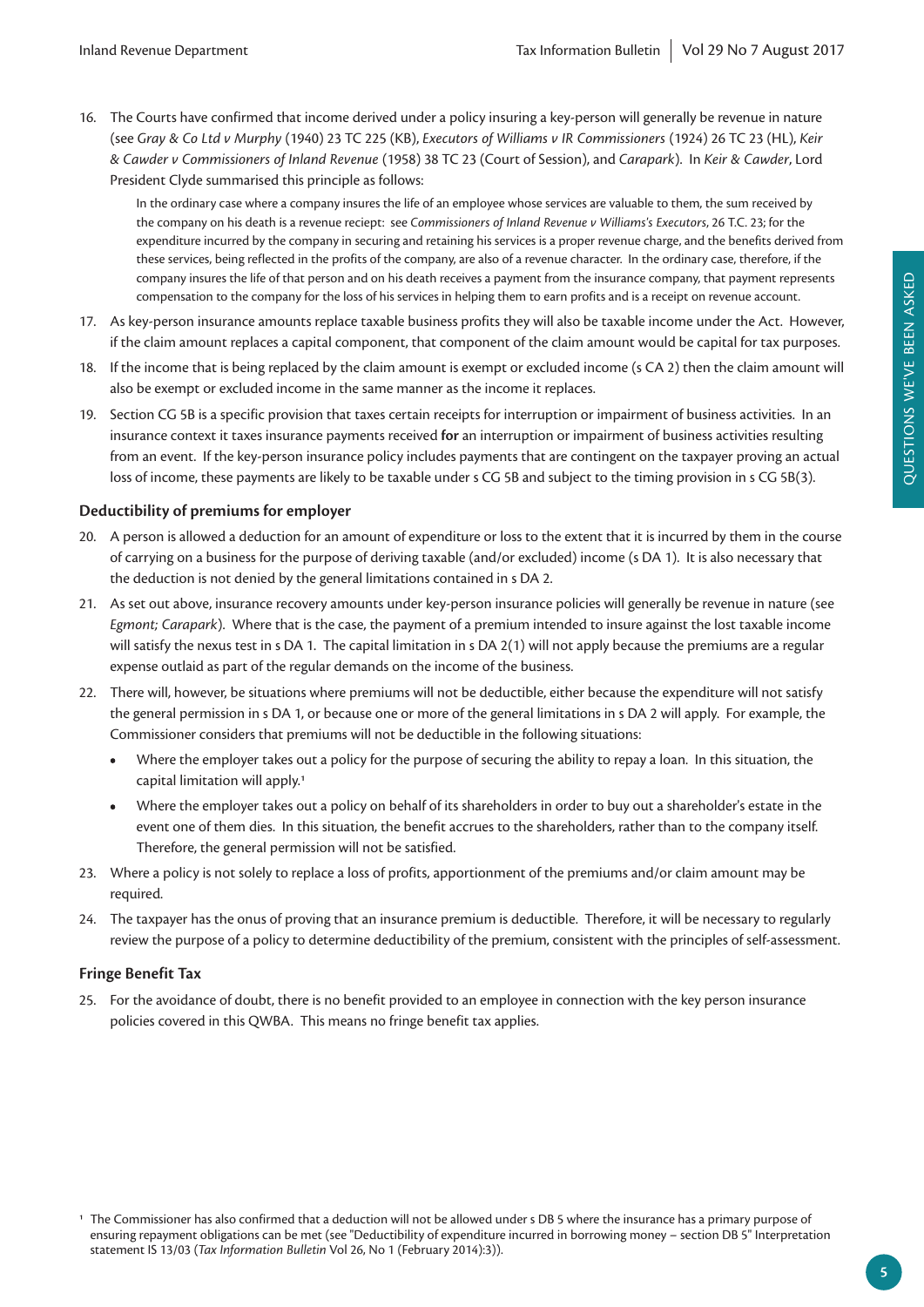## **Examples**

26. The following examples are included to assist in explaining the application of the law.

## **Example 1 – Purpose is only for loss of profits**

- 27. ABC Ltd relies heavily on its top salesperson, Bob Adams. ABC Ltd is concerned that if something happened to Bob, the company would suffer a significant loss of profits. It estimates its potential loss of profits would be at least \$400,000. To help manage this risk, ABC Ltd takes out a key-person insurance policy. Features of the policy are:
	- **•** Bob Adams is the life insured;
	- **•** the policy document describes the policy benefits as a "term life insurance policy" and names ABC Ltd as the policy owner;
	- **•** ABC Ltd is contractually bound to pay the monthly premiums;
	- **•** the insurer will pay out to ABC Ltd on death, or on total permanent disablement of Bob, or pay a monthly benefit based on expected losses suffered if Bob is temporarily unable to work.
- 28. A claim amount of \$400,000 is payable as a lump sum on death or total permanent disablement. A lesser amount is payable for partial disablement. Alternatively for temporary incapacity, a monthly benefit (\$12,500 per month payable in monthly instalments for a maximum of 24 months) will be paid to ABC Ltd until either Bob can return to work or is no longer employed by ABC Ltd.
- 29. The value of the claim amount and the value of the monthly benefit amounts have been determined with reference to ABC Ltd's historical financial results.
- 30. ABC Ltd wants to know whether it can deduct the premiums that it pays on the policy. ABC Ltd is allowed a deduction for the premiums paid as they are a cost incurred by them in deriving taxable income (s DA 1).
- 31. Unfortunately the following year, Bob is killed in a car accident and ABC Ltd receives the \$400,000 claim amount shortly after this event.
- 32. ABC Ltd wants to know whether the claim amount is taxable.
- 33. The claim amount is taxable under s CB 1. The purpose of the policy is *to ensure ABC Ltd does not suffer a loss of business profits* due to Bob being unable to contribute to the business's profitability. As the amount of \$400,000 received from the insurer is intended to replace business profits, it will be taxable income under s CB 1(1).
- 34. If Bob had been only injured in the car accident, ABC Ltd would suffer a temporary loss of business profits. In that case, ABC Ltd would receive a monthly benefit. The monthly benefit amounts would also be taxable income under s CB 1.

## **Example 2 – Multiple purpose key-person policy**

- 35. Quick Growth Ltd relies heavily on its chief programmer, John Jones. Five years ago when the company began Quick Growth Ltd was concerned that if something happened to John, the company would suffer a significant loss of profits. To help manage this risk Quick Growth Ltd took out a key-person insurance policy for \$500,000. The features of the policy were identical to ABC Ltd's policy (above).
- 36. Because Quick Growth Ltd has expanded rapidly they are reassessing their insurance requirements. In addition, Quick Growth has applied for a loan from the bank. The bank has indicated they will accept the key-person insurance policy will meet their requirement for mortgage repayment insurance. Quick Growth Ltd decides they now require \$600,000 to cover the loss of profits risk but also require an additional \$400,000 cover to satisfy the bank's requirements.
- 37. Quick Growth Ltd wants to know if it can claim the premiums it pays on the policy. Quick Growth Ltd is allowed a proportional deduction for the premiums paid based on the ratio of the insured amount relating to the loss of profits/total insured amount (eg, \$600,000/\$1,000,000 = 60%). The remaining 40% of the premium is subject to the capital limitation in  $S$  DA 2.
- 38. Six months later John has a heart attack and dies. Quick Growth Ltd receives the \$1,000,000 claim amount shortly after this event.
- 39. Quick Growth Ltd wants to know whether the claim amount is taxable.
- 40. The claim amount of \$600,000 for loss of profits is taxable (s CB 1). The purpose of this amount was to replace business profits due to John being unable to contribute to the business's profitability. The balance is not taxable. As the amount of \$400,000 is intended to replace capital repayments it will not be taxable under s CB 1(1).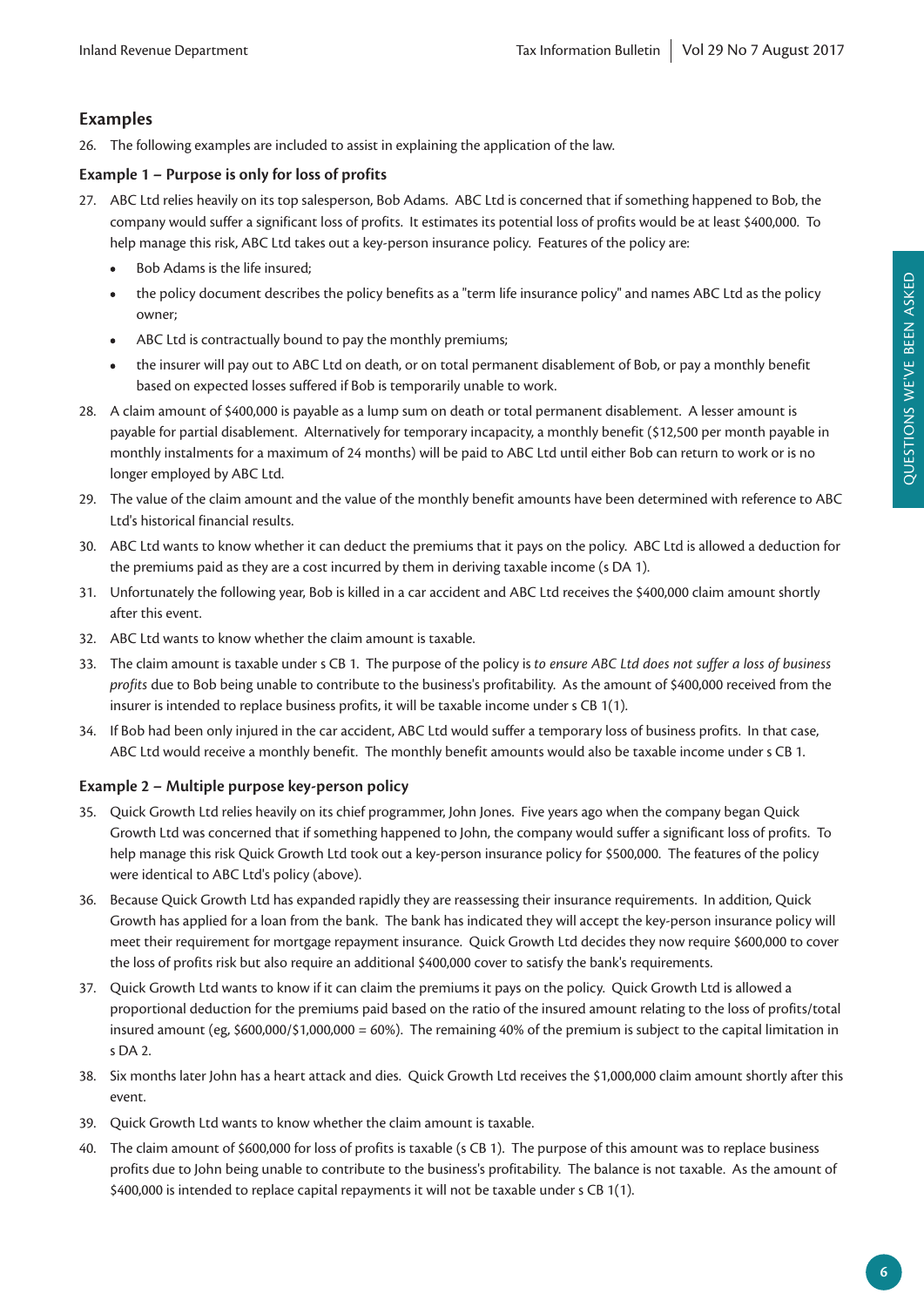## **References**

## **Related rulings/statements**

"Life and accident insurance policies" *Public Information Bulletin* No 106 (July 1980): 2

"Deductibility of expenditure incurred in borrowing money – section DB 5" Interpretation Statement IS 13/03 (2013) *Tax Information Bulletin* Vol 26 No 1 (February 2014)

- "Staff insurance schemes" *Public Information Bulletin* No 70 (December 1972): 11
- QB 15/05 Term life insurance taken out by employee with employer paying the premiums on employee's behalf (TIB Vol 27, No 6 (July 2015))
- QB 15/06 Term life insurance policy taken out by employer for the benefit of an employee (TIB Vol 27, No 6 (July 2015))
- QB 15/09 Personal sickness and accident insurance taken out by employee with employer paying the premiums on employee's behalf (TIB Vol 27, No 10 (November 2015))

QB 15/10 Personal sickness and accident insurance taken out by employer for the benefit of an employee (TIB Vol 27, No 10 (November 2015))

## **Subject references**

Income protection insurance Life insurance Personal Illness or Disability insurance

## **Legislative references**

Income Tax Act 2007 – ss CA 2, CB 1, CG 5B, DA 1, DA 2(1) and DA 2(3)

## **Case references**

*Burmah Steam Ship Co Ltd v IRC* (1931) 16 TC 67

*Carapark Holdings Ltd v FCT* (1967) 115 CLR 653

*CIR v Soma President Textiles Ltd; CIR v New Zealand Knitting Mills Ltd* (1994) 16 NZTC 11,313

*Gray & Co Ltd v Murphy* (1940) 23 TC 225 (KB)

*Egmont Co-operative Dairies Limited (in liq) v CIR* (1996) 17 NZTC 12,536

*Executors of Williams v IR Commissioners* (1924) 26 TC 23 (HL)

*Keir & Cawder v Commissioners of Inland Revenue* (1958) 38 TC 23 (Court of Session)

*London & Thames Haven Oil Wharves Ltd v Attwooll* [1967] 2 All ER 124,134

## **Other references**

**http://www.ird.govt.nz/technical-tax/pib-review/**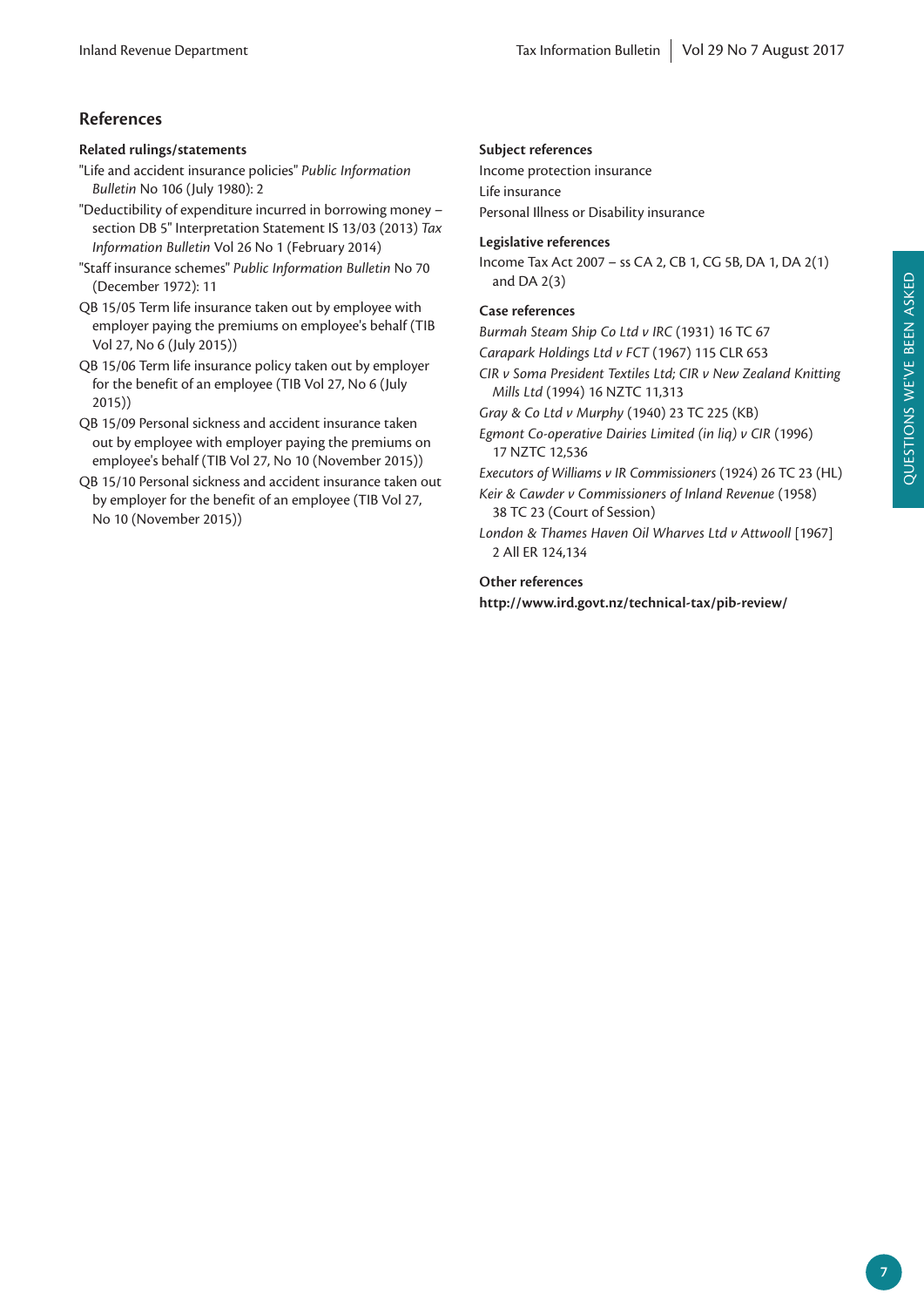## QB 17/07: Resident and non-resident withholding taxes: Non-cash dividends

#### **Notes**

In the Taxation (Annual Rates for 2017–18, Employment and Investment Income, and Remedial Matters) Bill introduced to Parliament on 6 April 2017 it is proposed to amend:

- **•** s CD 15 (Tax credits linked to dividends) to confirm that a non-cash dividend includes any resident or non-resident withholding tax paid for that dividend; and
- **•** s LB 3 (Tax credits for resident withholding tax) to confirm that, when determining tax withheld and paid, a person's resident passive income includes resident withholding income for a non-cash dividend.

This QWBA sets out the Commissioner's view that these amendments to the Income Tax Act 2007 confirm the existing treatment of resident and non-resident withholding tax as explained below.

All legislative references are to the Income Tax Act 2007 unless otherwise stated.

This Question We've Been Asked (QWBA) is about ss RE 14 and RF 10.

## **Question**

1. Does the income of a person receiving a non-cash dividend include any resident or non-resident withholding tax paid on the dividend?

## **Answer**

- 2. Yes.
- 3. This means a recipient of a non-cash dividend has income comprising the amount of the non-cash dividend determined under s CD 38 and any resident or non-resident withholding tax paid for that dividend.

## **Explanation**

4. This question arises because, unlike a cash dividend where tax is withheld from the dividend income, with a non-cash dividend withholding tax must be paid in addition to the dividend income.

#### **Resident withholding tax**

- 5. In certain situations, the Act requires a person who is paying a dividend to another person to withhold some of the payment and pay it to the Commissioner as resident withholding tax (RWT). The person receiving the payment can usually offset the RWT as a credit against their tax liability for the payment, and receive a refund of the RWT in certain circumstances.
- 6. For RWT to apply, the payment must be "resident passive income" as defined in the Act (also known as "resident withholding income" in earlier Acts). Relevantly, "resident passive income" includes dividends whether paid in money (cash dividends) or not paid in money (non-cash dividends). Generally, any transfer of value by a company to a shareholder caused by the shareholder relationship is a dividend. A non-cash dividend is a dividend if it does not consist of an unconditional payment in money or a credit to the balance of a shareholder's current account (or similar account) with the company. Non-cash dividends are considered to be "paid" (in terms of the RWT provisions), as the Act defines an "amount" as including "an amount in money's worth" and it defines "pay" as including where any "amount" is distributed or credited to a person, or otherwise dealt with in their interest.
- 7. One example of a non-cash dividend is an in-kind (or "in-specie") distribution where property of the company is transferred to a shareholder for no consideration. Another example of a non-cash dividend is a taxable bonus issue. A further example is where there is a deemed dividend under the Act, such as when company property (eg, a company car) has been provided for a shareholder's private use and insufficient consideration has been provided for that use. Generally, this is where the shareholder is not an employee.<sup>1</sup>
- 8. The amount of a non-cash dividend taken into account for the RWT rules is the market value of what the recipient receives less any consideration the recipient provides in return (see s CD 38).

<sup>1</sup> Where the shareholder is also an employee, non-cash benefits like the provision of a vehicle will generally be a fringe benefit rather than a dividend. Section CX 17 allows companies to elect some non-cash benefits to be treated as dividends instead of fringe benefits. This option does not apply to "unclassified benefits" such as vehicle-related benefits or loans which are treated as fringe benefits.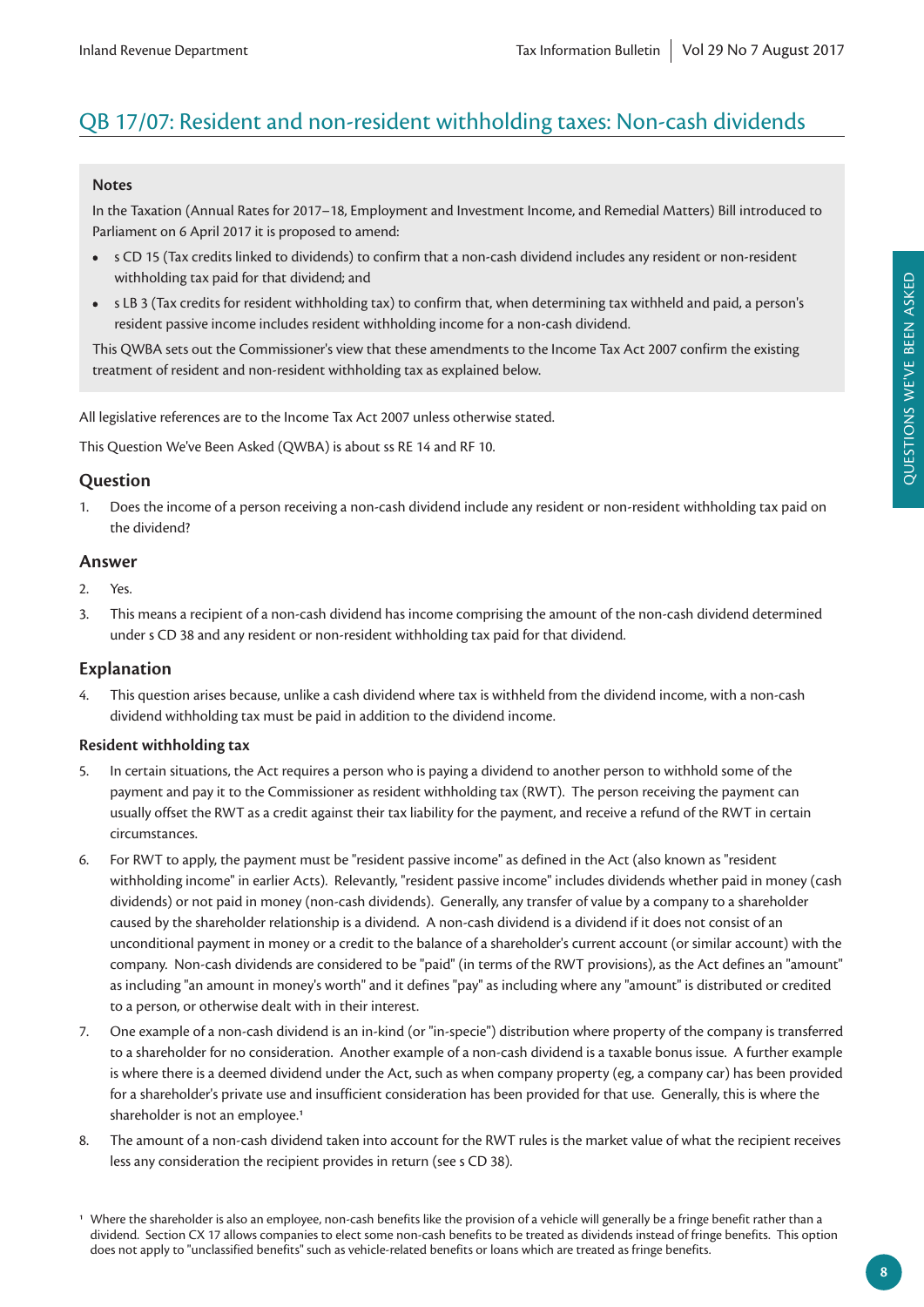- 9. With cash dividends, s RA 9 makes it clear the gross dividend including the RWT is income of the recipient. Section RA 9 states the recipient derives the RWT "for the purposes of the Act" in the same way they derive the underlying payment.
- 10. This QWBA confirms the Commissioner's view that the same result arises for non-cash dividends. That is, the recipient's income from a non-cash dividend includes the RWT paid for the dividend. However, this is not clearly stated in the Act. The lack of clarity has led to doubt over whether a non-cash dividend is "grossed up" to include RWT.
- 11. Practically, it is not possible to withhold RWT from non-cash dividends as they are not paid in money. This means RWT cannot be "withheld" using the same legislative approach used for cash dividends. The Act must provide separately for RWT on non-cash dividends. It does so principally through s RE 14.2
- 12. Section RE 14 requires a person paying a non-cash dividend to calculate and pay RWT using a formula based on the "amount" of the non-cash dividend (as per s CD 38). In this situation, unless the Act treats the RWT as the recipient's income, their income would be limited to the amount of the non-cash dividend as determined under s CD 38.
- 13. Although s RE 14(4) treats the RWT "as if it were the amount of tax required to be withheld and paid under the RWT rules", this is only for the calculation in s RE 14(2). Section RE 14 does not treat the RWT calculated under the provision as an amount of RWT withheld for all purposes of the Act.
- 14. Because there is no amount "withheld", it is unclear whether s RA 9 (as discussed above in paragraph 9) applies to RWT calculated under s RE 14. No other provision matching s RA 9 applies to non-cash dividends. Also, subpart CD of the Act (income arising from equity) does not specifically refer to the RWT calculated under s RE 14 as income of the recipient.
- 15. Any lack of clarity has only arisen since the Income Tax Act 2007 replaced the Income Tax Act 2004. However, the provisions of the Income Tax Act 2007 are intended to have the same effect as the Income Tax Act 2004. Where there is any lack of clarity in the Income Tax Act 2007 it is appropriate to consider the corresponding provisions in the Income Tax Act 2004 (see s ZA 3(4) of the Income Tax Act 2007).
- 16. Under the Income Tax Act 2004 (and earlier income tax legislation), it was clear the recipient's income included any RWT paid on non-cash dividends. In those Acts, RWT payable on a non-cash dividend was deemed to be a deduction of RWT for all purposes of the Acts (see s 327C(2) of the Income Tax Act 1976 and ss NF 2(2) of the Income Tax Act 1994 and 2004). The Commissioner's view of the issue under the 1976 Act is illustrated by the example at page 15 of *Tax Information Bulletin* Vol 3, No 7 (April 1992) where the recipient of a non-cash dividend ("Co. A" in example 2) is stated to derive an amount of income that includes the RWT. There is no identified change to the former s NF 2(2) in the Income Tax Act 2007 (see schedule 51 of the Act).
- 17. In addition, an inappropriate result could arise if the RWT paid for a non-cash dividend is not an amount of "tax withheld" for all purposes of the Act. Then, a tax credit would not be allowed for the RWT. This is because under s LB 3(1) a person has a tax credit equal to the "tax withheld" and paid in relation to their resident passive income. If no tax credit was allowed the result could be double taxation. Double taxation is where the same person is taxed twice on the same income. An interpretation that results in double taxation should not be adopted unless it is beyond any doubt that it was intended (see *Canadian Eagle Oil Co Ltd v R* [1945] 2 All ER 499 (HL); *C of T v Luttrell* [1949] NZLR 823 (CA)).
- 18. For example, with a non-cash dividend of \$100, RWT of \$49.25 would be paid to the Commissioner on behalf of the recipient of the dividend. Despite this tax payment on their behalf, the recipient could pay tax again for the same dividend if they could not claim a tax credit.
- 19. An inappropriate result would also arise if RWT on a non-cash dividend was treated as an amount withheld for the purpose of the tax credit provisions but not for the purpose of calculating the recipient's income. In that case, a mismatch arises between the recipient's income and the tax credits that can be offset against tax payable on the dividend income. For example, the RWT on a \$100 cash dividend is \$33. The recipient's income is \$100 and the tax credit available to them for the RWT is consistent with the RWT tax rate of 33%. In contrast, the RWT on a \$100 non-cash dividend is \$49.25. If the recipient's income was only \$100, the tax credit available to them is inconsistent with the RWT tax rate. However, the tax credit is consistent with the 33% RWT tax rate if the recipient's income is \$149.25 (ie, \$149.25  $\omega$  33% = \$49.25).
- 20. Finally, the Act defines "resident passive income" as including both dividends and the RWT paid for them. Arguably, it follows that for the purposes of the Act, dividend income includes the RWT (whether deducted from, or paid in addition to, the dividend). With cash dividends or interest, RWT is paid out of the income. RWT paid for non-cash dividends is an additional payment and an additional transfer of value from the payer to the recipient. It is appropriate to treat this

<sup>2</sup> Non-cash dividends that are either "bonus issues in lieu" or "a share issued under a profit distribution plan" are dealt with in a similar way under s RE 15 and the conclusions in this QWBA apply equally to those types of non-cash dividends.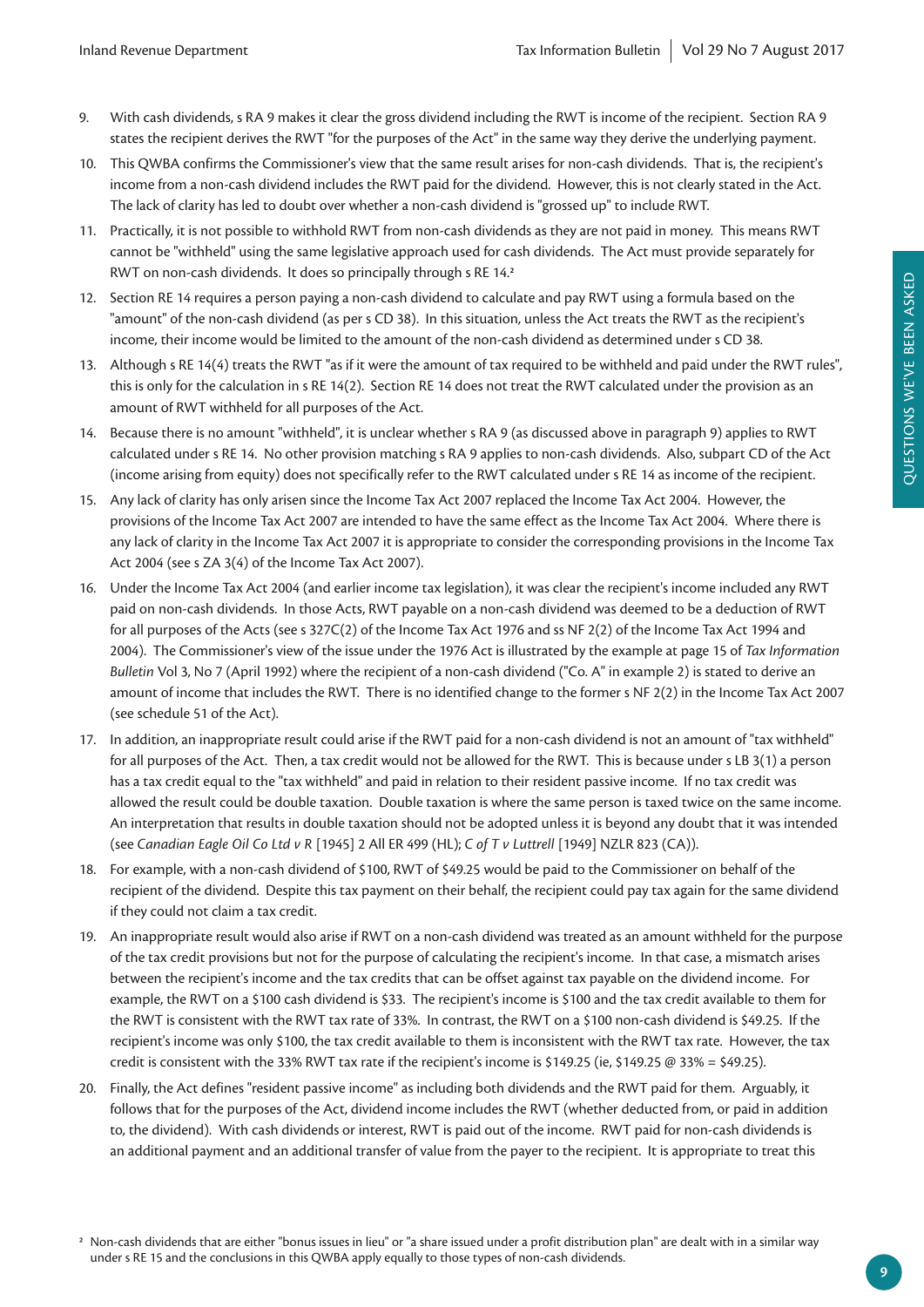additional amount as income of the recipient and it is consistent with amendments made by the *Taxation (Annual Rates for 2016–17, Closely Held Companies, and Remedial Matters) Act 2017* (ss 267–268) to allow non-cash and cash dividends paid together to be treated for RWT purposes as a single dividend. It also avoids the inappropriate results mentioned above.

#### **Non-resident withholding tax**

- 21. A similar issue to that discussed above for RWT arises for non-resident withholding tax (NRWT). As with RWT, in certain situations the Act requires a person who is paying a dividend to a person who is not a tax resident to withhold some of the payment and pay it to the Commissioner as NRWT. For this to occur, the payment must be "non-resident passive income" as defined in the Act (also known as "non-resident withholding income" in earlier Acts). As with "resident withholding tax", non-cash dividends can be "non-resident passive income".
- 22. Section RF 10 applies NRWT to non-cash dividends. The formula operates to gross up the dividend in the same way as the RWT formula in s RE 14. For example, a \$100 non-cash dividend attracts \$42.86 NRWT using a 30% tax rate (ie, the dividend is treated as equivalent to a \$142.86 cash dividend).
- 23. Non-resident passive income comprising dividends is also "schedular income" (see paragraph (f) of the s YA 1 definition "schedular income" and s RF 2(3)(a)). A person's tax liability for schedular income is calculated separately from other income under s BC 7. Section RF 2(4) applies to dividends and provides that if the dividend recipient is a filing taxpayer, their schedular tax liability under s BC 7 for the dividend is "determined by the amount of tax required to be withheld" (ie, the tax liability equals the NRWT paid). This makes the NRWT a final tax on the dividend and effectively means the non-resident recipient's income has been assessed as including the NRWT (ie, \$142.86 using the \$100 non-cash dividend example above).
- 24. A "filing taxpayer" is essentially any person who is not a "non-filing taxpayer" (see s YA 1 definitions). A "non-filing taxpayer" includes a person who only derives non-resident passive income in the year. So a person who is a non-resident who only received dividend income will be a non-filing taxpayer. Section RB 3(2) provides a non-filing taxpayer's terminal tax is their schedular income tax liability calculated using the formula:

#### amount of income × tax rate.

25. For this calculation to give the same amount of terminal tax liability as the NRWT paid, the "amount of income" must include the dividend plus the NRWT paid for the dividend. Accordingly, the Commissioner's view is that the "amount of income" in s RB 3(2) includes **any NRWT paid** for the dividend income. If this was not the case, a non filing taxpayer's tax liability for a \$100 non-cash dividend would be \$30 despite the \$42.86 NRWT paid. This would be a similar anomalous result as noted above with RWT if the withholding tax is not treated as income along with the dividend.

#### **Example**

26. As shown, for tax purposes the income of recipients of non-cash dividends varies according to whether the dividend is subject to withholding tax. Companies providing non-cash dividends may need to consider if this unequal outcome has any implications for non-tax related legislation. One approach may be to pay an additional compensating payment to equalise the distributions to shareholders.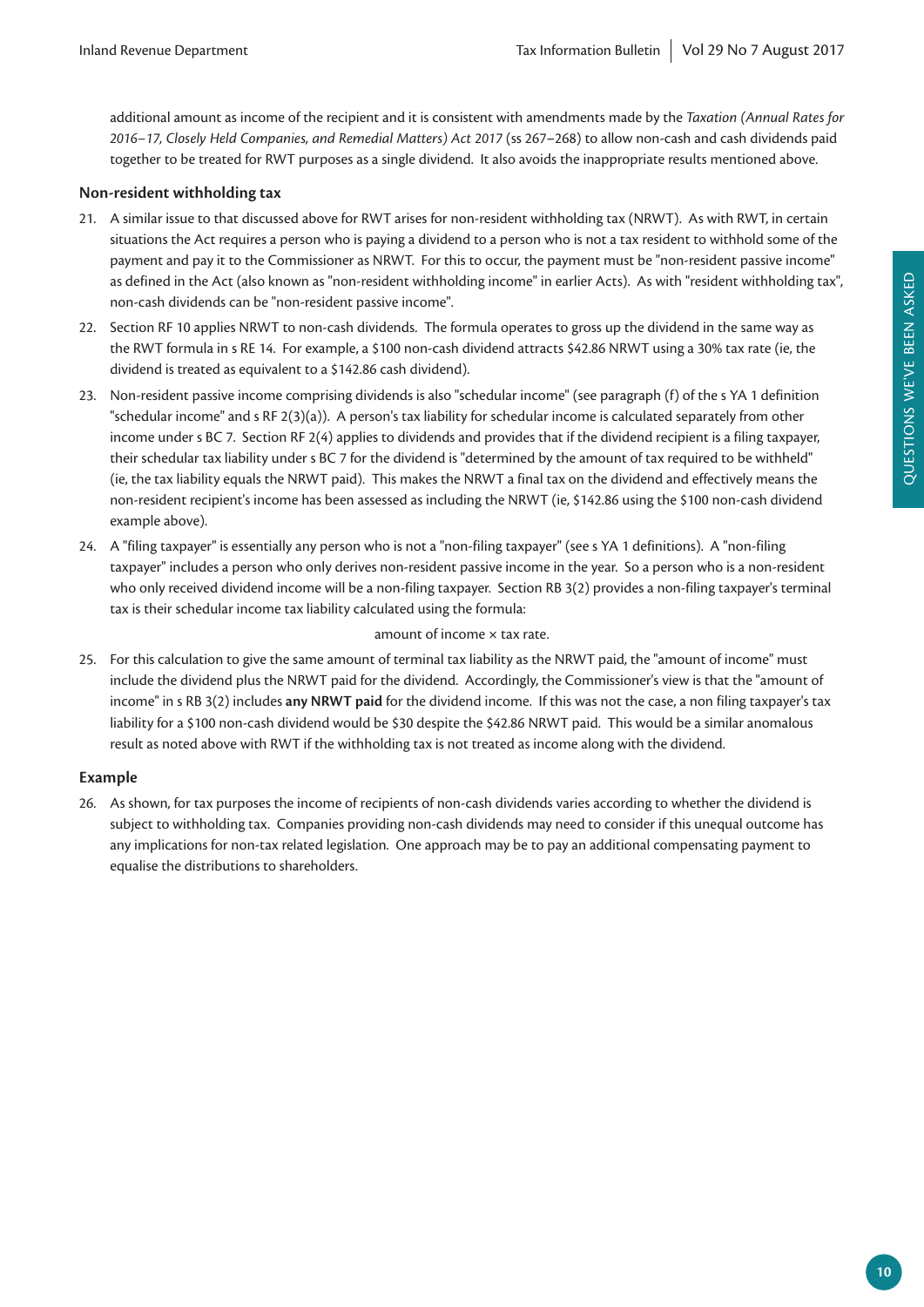## **Facts**

A New Zealand resident company has four equal shareholders: three are New Zealand tax residents and one is not a tax resident. Two of the three New Zealand resident shareholders are exempt from RWT.

The company pays a non-cash dividend by distributing to its shareholders shares the company holds in another company. Each shareholder receives 100 shares with a current market value of \$10 each. The shareholders provide no consideration to the company in return so the amount of the dividend paid is \$1,000. No imputation credits are attached to the dividends.

*RWT for the resident shareholders*

Where an RWT liability arises, the formula in s RE 14(2) applies as follows:

(tax rate  $\times$  dividend paid  $\div$  (1 – tax rate)) – tax paid or credit attached

 $(0.33 \times $1,000 \div (1 - 0.33)) - 0 = $492.53$ 

Where the dividend is subject to RWT, shareholders' income is \$1,492.53 (\$1,000 + \$492.53).

Where the dividend is not subject to RWT, the shareholders' income is \$1,000.

*NRWT for the non-resident shareholder*

Where a NRWT liability arises, the formula in s RF 10(2) applies as follows:

(rate  $A \div (1 - \text{rate } A) \times \text{dividend payment}$ )<sup>3</sup>

Where:

**rate A** = 0.3 (the tax rate set out in s RF 8)

**dividend payment** = \$1,000 (the amount of the dividend to the extent it is not fully imputed)

 $(0.3 \div (1-0.3) \times $1,000) = $428.57$ 

#### *Comment*

As this example shows, companies may need to consider the differing results arising for shareholders when deciding to pay non-cash dividends. In this case, the company may wish to consider whether to make compensating payments to equalise the distributions to shareholders.

*Comparison with cash dividends*

In comparison, if the dividend in this example was a cash dividend and RWT or NRWT applied, the withholding tax would be deducted from the cash payment to the shareholders (ie, no additional amount would be paid by the company on the shareholders' behalf as RWT or NRWT).

This means the income of all shareholders is \$1,000 regardless of whether RWT or NRWT applied to the dividend. Assuming the dividend is taxable to a shareholder, depending on whether withholding tax applied or not, a shareholder either receives an after-tax amount from the company or has to fund any tax due on that dividend themselves.

## **References**

#### **Subject references**

Non-cash dividend Non-resident withholding tax Resident withholding tax Schedular income

#### **Legislative references**

Income Tax Act 1976: s 327C(2) Income Tax Act 1994: s NF 2(2) Income Tax Act 2004: s NF 2(2) Income Tax Act 2007 – ss BC 7, LB 3, CD 15, CD 38, CX 17, RA 9, RB 3, RE 14, RE 15, RF 2, RF 8, RF 10, YA 1

#### **Case references**

*Canadian Eagle Oil Co Ltd v R* [1945] 2 All ER 499 (HL) *C of T v Luttrell* [1949] NZLR 823 (CA)

## **Other references** *Tax Information Bulletin* Vol 3, No 7 (April 1992):15

<sup>3</sup> This is the formula following amendment by s 277 of the Taxation (Annual Rates for 2016-17, Closely Held Companies and Remedial Matters) Act 2017.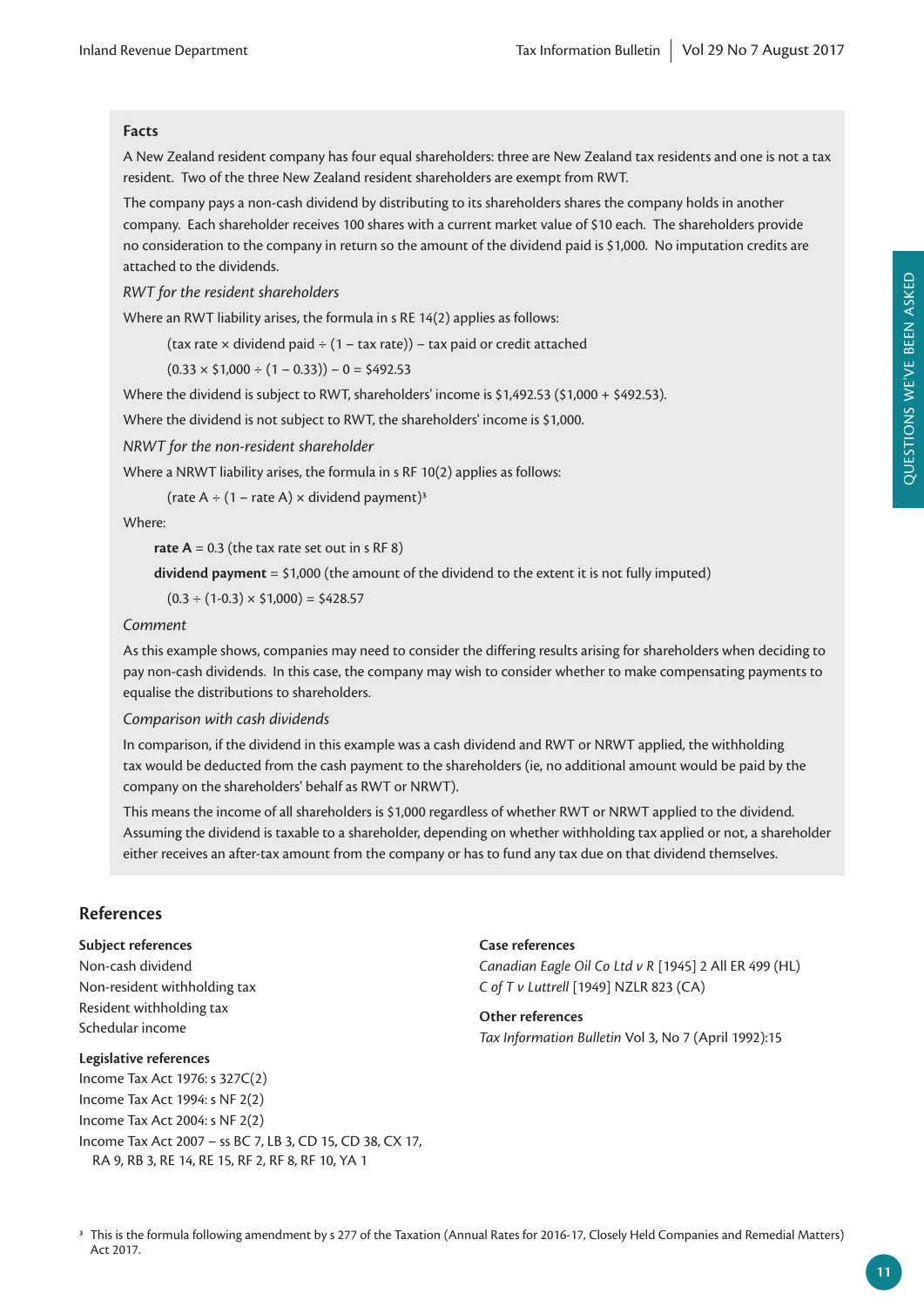# **LEGISLATION AND DETERMINATIONS**

This section of the *TIB* covers items such as recent tax legislation and depreciation determinations, livestock values and changes in FBT and GST interest rates.

## General Determination DEP100: Depreciation rate for rapid DC car charging stations

## **Note to Determination DEP100**

The Commissioner has set a general depreciation rate for a new asset class "Rapid DC car charging stations", not currently provided for under the "Transportation" asset category, within the Commissioner's Table of Depreciation Rates.

Electric vehicles have a charger built in that converts the domestic alternating current (AC) into direct current (DC) for the car's battery. This onboard charger generally takes around 6-8 hours to fully charge a car. A rapid charger is a much larger, freestanding version than the onboard charger. It bypasses the vehicle's onboard charging device and supplies power directly to the vehicle's battery. It converts high power 3-phase AC into DC and significantly reduces the charging time – usually to less than 30 minutes.

## **Determination DEP100: Tax Depreciation Rates General Determination Number 100**

## **1. Application**

This determination applies to taxpayers who own items of depreciable property of the kind listed in the table below.

This determination applies for the 2017 and subsequent income years.

## **2. Determination**

Pursuant to section 91AAF of the Tax Administration Act 1994, the general determination will apply to the kind of items of depreciable property listed in the table below by:

**•** Adding into the "Transportation" asset category, the new asset class, estimated useful life, and general diminishing value and straight-line depreciation rates listed below:

| Asset class                    | Estimated useful life (years) $\vert$ DV rate (%) $\vert$ SL rate (%) |      |
|--------------------------------|-----------------------------------------------------------------------|------|
| Rapid DC car charging stations | 10                                                                    | 13.5 |

## **3. Interpretation**

In this determination, unless the context otherwise requires, words and terms have the same meaning as in the Income Tax Act 2007 and the Tax Administration Act 1994.

This determination is signed on the 15<sup>th</sup> day of June 2017.

## **Rob Wells**

Manager, LTS Technical Standards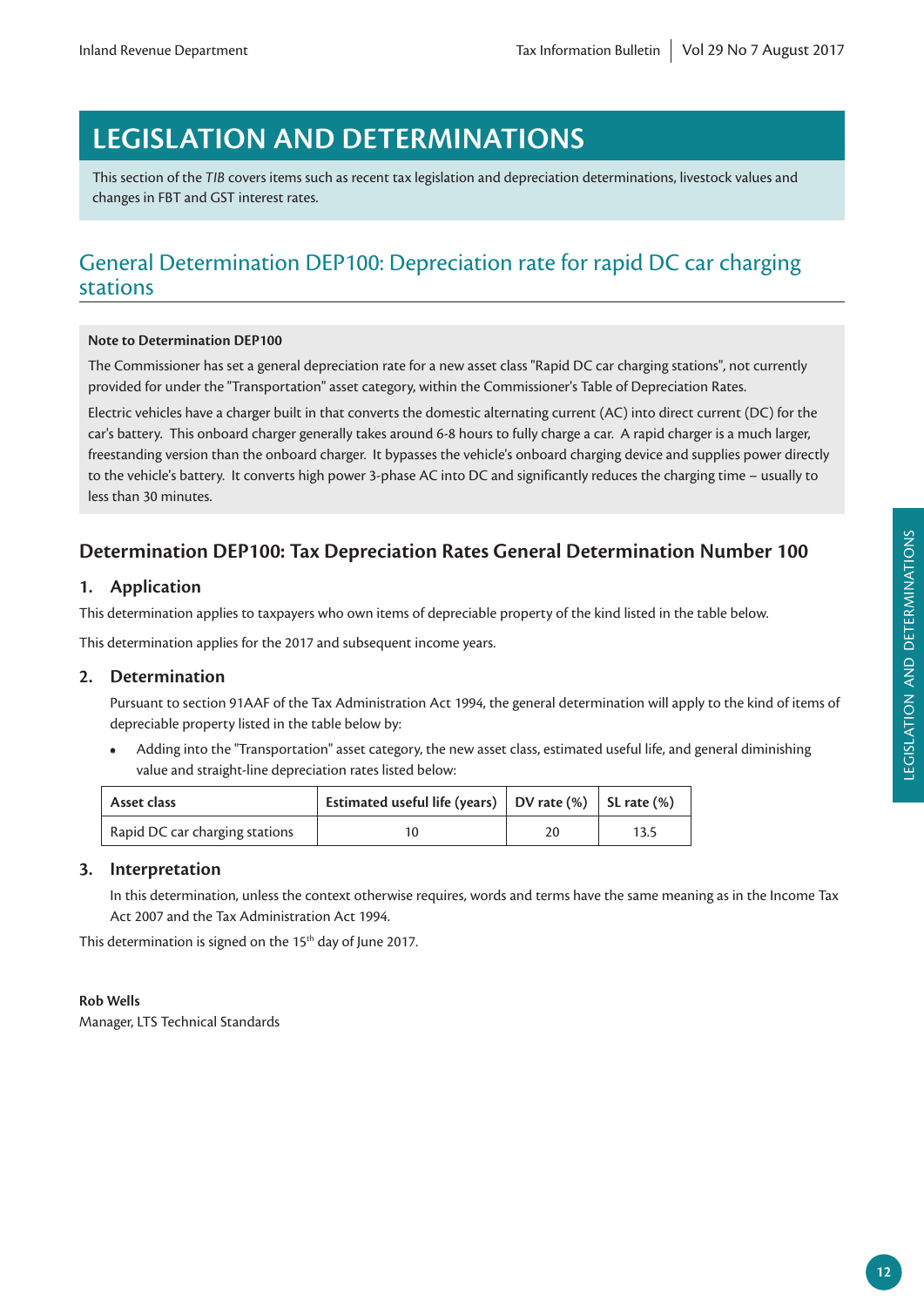## Determination CRS 2017/003: CRS applied standard – excluded account determination – dormant accounts

## **Reference**

This determination is made under section 91AAW of the Tax Administration Act 1994. This power has been delegated by the Commissioner of Inland Revenue to the position of Group Manager, Investigations and Advice, under section 7 of that Act.

## **Interpretation**

In this determination, unless the context otherwise requires:

"Annuity contract" means an annuity contract as defined in Section VIII(C)(6) of the CRS standard.

"Cash value insurance contract" means a cash value insurance contract as defined in Section VIII(C)(7) of the CRS standard.

"CRS applied standard" means the CRS standard as modified by section 185O for the determination of requirements under the Tax Administration Act 1994.

"CRS publication" means the *Standard for Automatic Exchange of Financial Account Information in Tax Matters*, published by the Organisation for Economic and Cultural Development.

"CRS standard" means the *Common Standard on Reporting and Due Diligence for Financial Account Information*, as amended from time to time, which is a standard—

- (a) developed by the Organisation for Economic and Cultural Development and the Group of Twenty countries; and
- (b) agreed by the Council for the Organisation for Economic and Cultural Development on 15 July 2014; and
- (c) contained in Part IIB of the CRS publication.

"Dormant account" means a financial account, other than an annuity contract, with an aggregate balance that does not exceed 1,000 United States dollars (USD) (which the Reporting NZFI that maintains the account can treat as 1,000 New Zealand dollars (NZD)) and that satisfies either of the following:

- the account is treated as a dormant account under applicable laws or regulations or the normal operating procedures of the Reporting NZFI that are consistently applied for all accounts maintained by the Reporting NZFI in New Zealand, provided that such laws or regulations or such procedures contain substantially similar requirements to those set out in point 2 below; **or**
- 2. The account satisfies the following:
	- the account holder has not initiated a transaction with regard to the account or any other account held by the account holder with the Reporting NZFI in the previous 3 years; and
	- **•** the account holder has not communicated with the Reporting NZFI regarding the account or any other account held by the account holder with the Reporting NZFI in the previous 6 years; and
	- **•** in the case of a cash value insurance contract, the Reporting NZFI has not communicated with the account holder regarding the account or any other account held by the account holder with the Reporting NZFI in the previous 6 years.

"Reporting NZFI" means a reporting financial institution as defined in Section VIII(A)(1) of the CRS standard that is resident in New Zealand under the CRS standard (excluding branches located outside of New Zealand), or is a branch of a non-resident financial institution that is located in New Zealand.

## **Discussion** (which does not form part of the determination)

The CRS commentary contemplates (at pages 190-191) that a dormant account with a balance or value that does not exceed USD 1,000 can be treated as an excluded account (during the period of the dormancy) for the purposes of the CRS standard under Section VIII, subparagraph (C)(17)(g).

Determining that a dormant account is an excluded account, and specifying this under New Zealand law, does not frustrate the purposes of the CRS standard.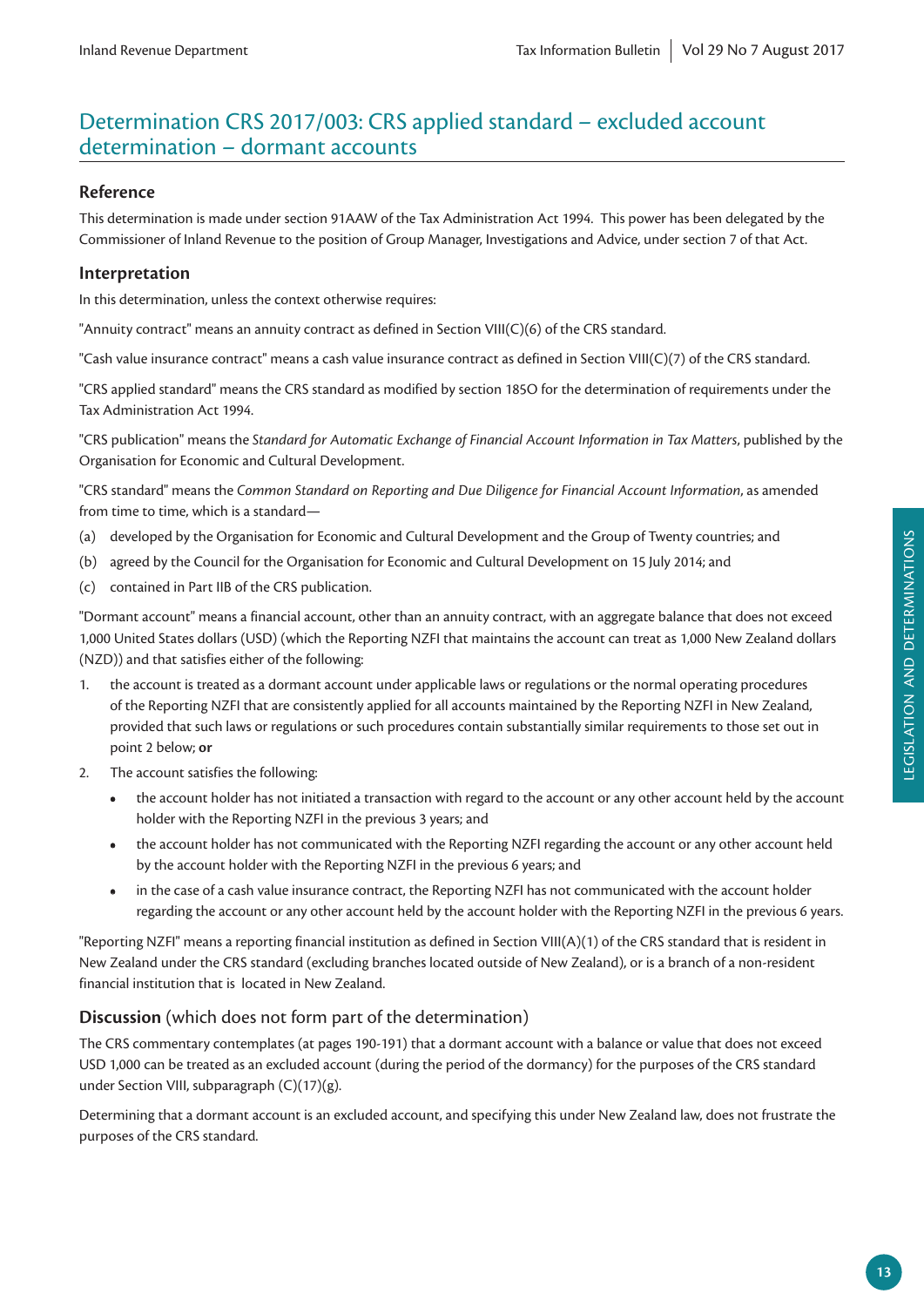## **Scope of determination**

A dormant account, as defined in this determination, does not fully satisfy the requirements for, but has substantially similar characteristics to, a savings or investment account in subparagraph (C)(17)(b) of Section VIII of the CRS standard.

This determination is issued by the Commissioner of Inland Revenue and applies to an account that meets the definition of a dormant account, as set out above, where:

**•** The account is subject to regulation.

## **Determination**

A dormant account, as outlined in the scope of this determination, is an excluded account for the period of its dormancy for the purposes of the CRS applied standard and requirements under Part 11B of the Tax Administration Act 1994, unless the Reporting New Zealand financial institution that maintains the dormant account elects not to treat the account as an excluded account. A Reporting NZFI that elects not to treat a dormant account as an excluded account will be required to carry out any required due diligence (and potential reporting) on the account for the purposes of the CRS applied standard and the requirements under Part 11B of the Tax Administration Act 1994.

## **Application date**

This determination applies for the reporting period beginning 1 July 2017, and subsequent reporting periods under the CRS applied standard.

Dated at Wellington this 22nd day of June 2017.

**Patrick Goggin** Group Manager, Investigations and Advice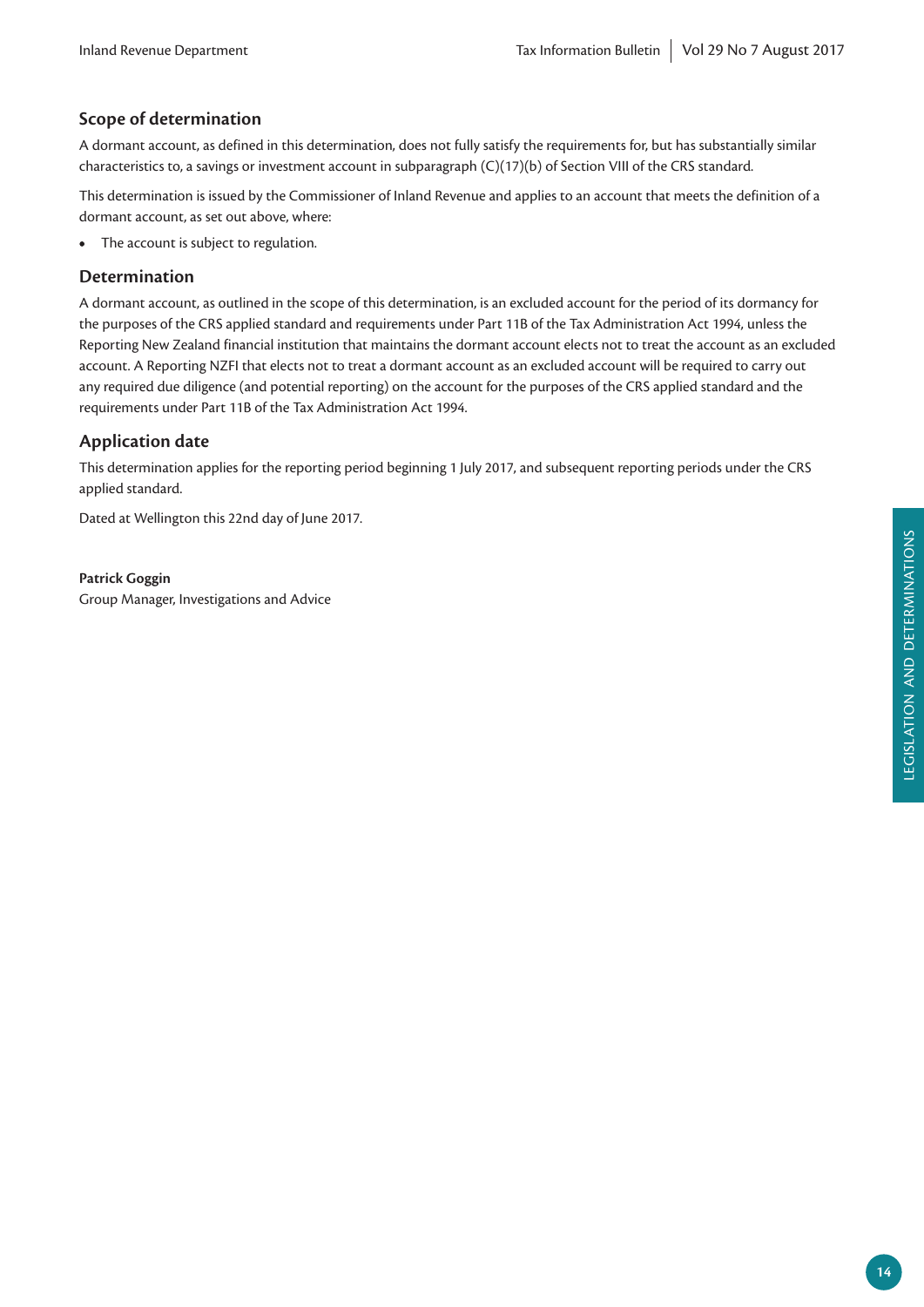## Determination CRS 2017/004: CRS applied standard – excluded account determination – a Whai Rawa Unit Trust Fund member's account

## **Reference**

This determination is made under section 91AAW of the Tax Administration Act 1994. This power has been delegated by the Commissioner of Inland Revenue to the position of Group Manager, Investigations and Advice, under section 7 of that Act.

## **Interpretation**

In this determination, unless the context otherwise requires:

"AML/CFT" means anti-money laundering and countering the financing of terrorism.

"CRS applied standard" means the CRS standard as modified by section 185O for the determination of requirements under the Tax Administration Act 1994.

"CRS publication" means the *Standard for Automatic Exchange of Financial Account Information in Tax Matters*, published by the Organisation for Economic Co-operation and Development.

"CRS standard" means the *Common Standard on Reporting and Due Diligence for Financial Account Information*, as amended from time to time, which is a standard—

- (a) developed by the Organisation for Economic Co-operation and Development and the Group of Twenty countries; and
- (b) agreed by the Council for the Organisation for Economic Co-operation and Development on 15 July 2014; and
- (c) contained in Part IIB of the CRS publication.

"Eligible to be registered as a tribal member" means other persons or groups of persons other than registered TRONT members awaiting confirmation of TRONT registration can be admitted if approved by TRONT and subject to TRONT's terms of approval.

"FMC Act 2013" means the Financial Markets Conduct Act 2013.

"ITA 2007" means the Income Tax Act 2007.

"Ngāi Tahu Whanui" has the same meaning as in the Te Rūnanga o Ngāi Tahu Act 1996.

"Permitted withdrawal" means a withdrawal that is permitted under clause 10 of the Whai Rawa Unit Trust Fund Deed dated 6 September 2016.

"Registered as a tribal member" means any member of Ngāi Tahu Whanui who is registered as a tribal member with TRONT in accordance with the Te Rūnanga o Ngāi Tahu Act 1996.

"Register of managed investment schemes" is defined in section 6 of the FMC Act, and means the register of managed investment schemes kept under Schedule 2 of that Act.

"Retirement or pension account" means an excluded account that satisfies the requirements of subparagraph C(17)(a) of Section VIII of the CRS standard.

"RSCT" means Retirement Scheme Contribution tax.

"Savings account" means an excluded account that satisfies the requirements of subparagraph C(17)(b) of Section VIII of the CRS standard.

"TRONT" means Te Rūnanga o Ngāi Tahu, a board established by Ngāi Tahu Whanui to collectively manage assets returned to settle historic Treaty of Waitangi Settlement grievances with the Crown.

"Whai Rawa member" in relation to the Whai Rawa scheme, means a natural person who has been admitted to membership of the scheme and who is, or may become, entitled to benefits under the scheme.

"Whai Rawa member's account" in relation to a member of the Whai Rawa scheme, includes any account held by that member in the Whai Rawa scheme.

"Whai Rawa scheme" means the Whai Rawa Unit Trust Fund which is a scheme that is registered on the register of managed investment schemes as a managed fund under the FMC Act.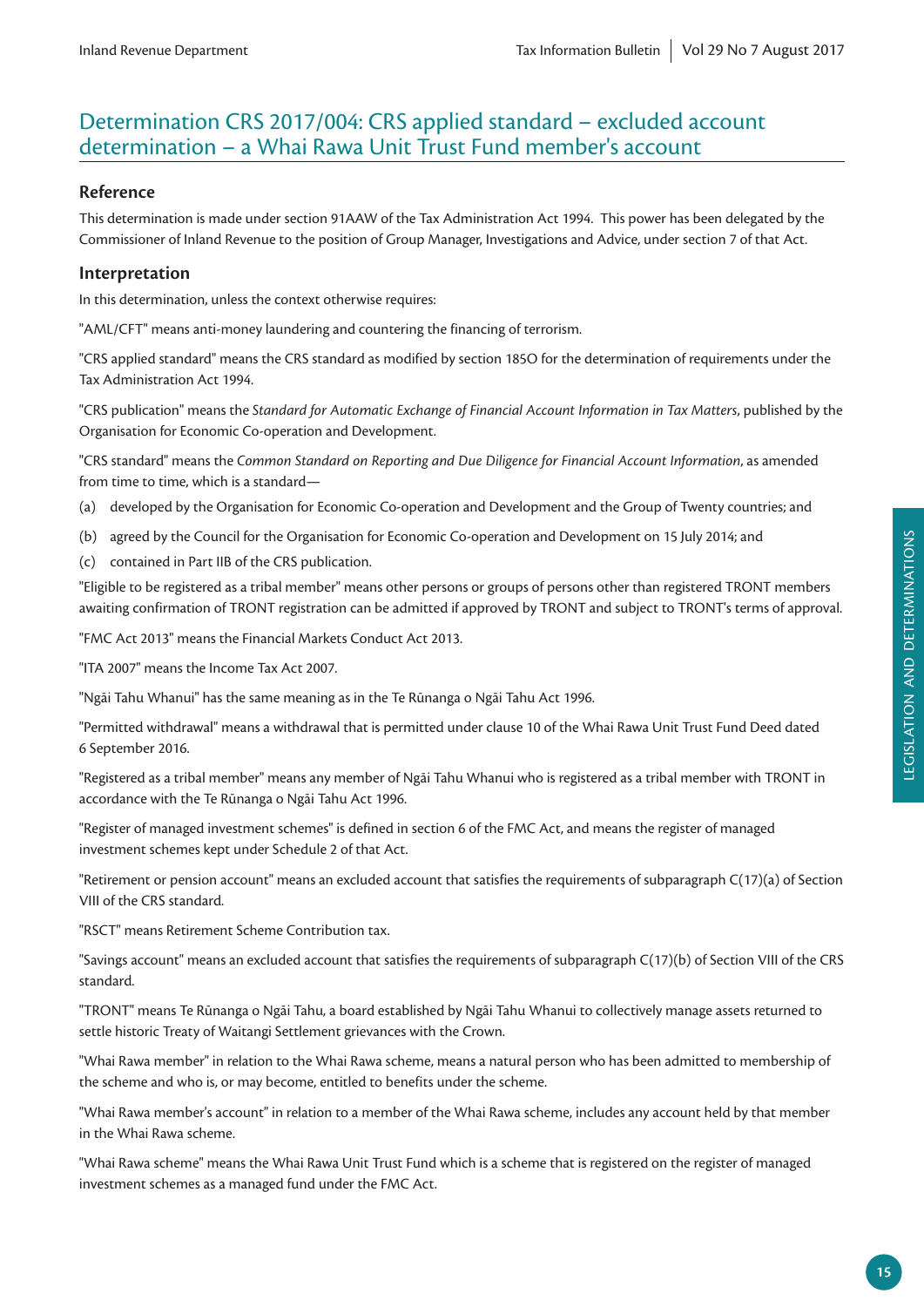## **Discussion** (which does not form part of the determination)

As outlined above, the Whai Rawa scheme is a scheme that is registered on the register of managed investment schemes as a managed fund under the FMC Act. The register is maintained by the Financial Markets Authority. In order to be included on the register, Whai Rawa must fully meet the registration requirements as set out in section 127, and other relevant provisions, of the FMC Act.

The Whai Rawa scheme was established to encourage long-term savings habits for members of the Ngāi Tahu Whanui.

A Whai Rawa member must meet the following registration requirements. They must be:

- **•** An individual (natural person) or parent, guardian or other relation of the applicant if the applicant is a minor, provided that the person is less than 65 years at date of entry;
- **•** Registered (or eligible to be registered) as a tribal member with TRONT; and
- **•** Able to provide a valid birth certificate.

Whai Rawa members can make voluntary contributions into their own, or into another, Whai Rawa member's account. TRONT also matches the savings of certain members up to a maximum of currently \$200 per year or an additional \$100 for newborns enrolled on their first birthday.

All Whai Rawa scheme contributions are locked in until the member reaches the age of 65 years; or unless a member makes another type of permitted withdrawal in accordance with the requirements of the Whai Rawa Unit Trust Deed. The member is not able to withdraw funds from Whai Rawa for any purpose other than tertiary education, first home purchase, retirement from age 55 years onwards, for special circumstances due to significant financial hardship, or hardship due to serious illness, or due to the member's death (where amounts can be withdrawn on behalf of the member).

A Whai Rawa member's account:

- **•** Is subject to regulation under the Financial Markets Authority Act 2011, the FMC Act 2013, the ITA 2007 and the Tax Administration Act 1994;
- **•** Is subject to regulation under the ITA 2007 as a retirement account, with Whai Rawa administering taxation obligations on behalf of its members for RSCT payable on TRONT contributions at the individual member's personal RSCT rate, and with Māori Authority tax credits available as a subsidy (partial or full – depending on the member's marginal tax rate) against the RSCT that is payable on TRONT contributions;
- **•** Is subject to AML/CFT procedures under the Anti-Money Laundering and Countering Financing of Terrorism Act 2009;
- **•** Has information reported to Inland Revenue; and
- **•** Only allows members to make permitted withdrawals. The member is not able to withdraw funds from Whai Rawa for any purpose other than tertiary education, first home purchase, retirement from age 55 years onwards, for special circumstances due to significant financial hardship, or hardship due to serious illness, or due to the member's death (where amounts can be withdrawn on behalf of the member).

A Whai Rawa member's account has substantially similar characteristics to a retirement or pension account in subparagraph C(17)(a) of Section VIII of the CRS standard and a savings account in subparagraph C(17)(b) of Section VIII of the CRS standard, and has other substituting characteristics which indicate that such an account presents a low risk of being used to evade tax.

Determining that a Whai Rawa member's account is an excluded account, and specifying this under NZ law, does not frustrate the purposes of the CRS standard.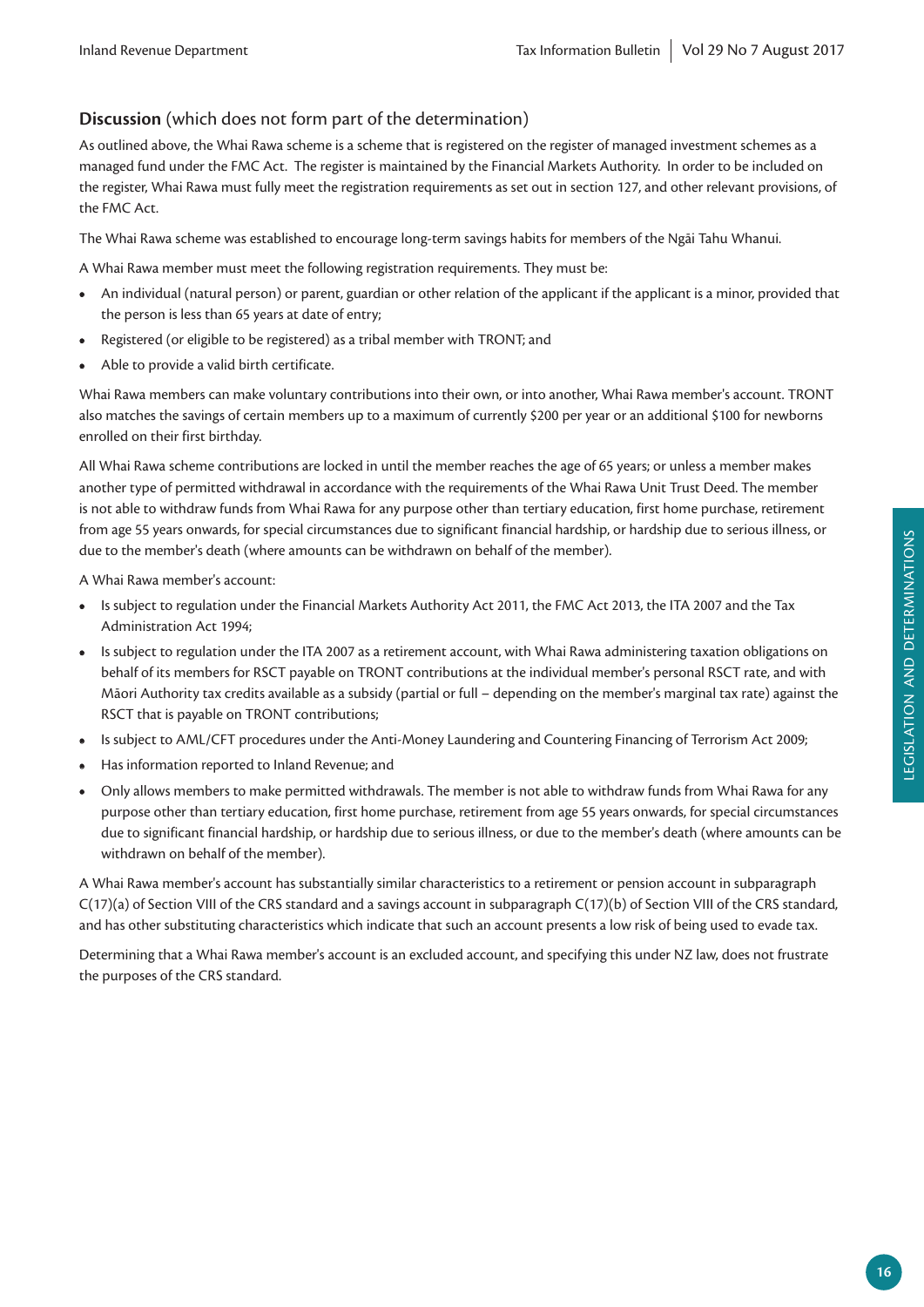## **Scope of determination**

A Whai Rawa member's account does not fully satisfy the requirements for, but has substantially similar characteristics to, a retirement or pension account in subparagraph (C)(17)(a) of the CRS standard and an investment/savings account in subparagraph C(17)(b) of Section VIII of the CRS standard.

This determination is issued by the Commissioner of Inland Revenue and applies to a member's account in the Whai Rawa scheme where:

- **•** The Whai Rawa scheme is registered on the register of managed investment schemes as a managed fund, under the FMC Act; and
- **•** The Whai Rawa scheme continues to maintain its registration on the register of managed investment schemes as a managed fund, and its manager complies with the relevant on-going registration requirements under the FMC Act; and
- **•** The member of Whai Rawa is a natural person; and
- **•** The member's annual contributions into the Whai Rawa account do not exceed United States \$50,000 per annum (including any applicable aggregation rules set out in the CRS); and
- **•** The member is not able to withdraw funds from Whai Rawa for any purpose other than tertiary education, first home purchase, retirement from age 55 years onwards, for special circumstances due to significant financial hardship, or hardship due to serious illness, or due to the member's death (where amounts can be withdrawn on behalf of the member).

## **Determination**

A Whai Rawa member's account in the Whai Rawa scheme, as outlined in the scope of this determination, is an excluded account for the purposes of the CRS applied standard and requirements under Part 11B of the Tax Administration Act 1994.

## **Application date**

This determination applies for the reporting period beginning 1 July 2017, and subsequent reporting periods under the CRS applied standard.

Dated at Wellington this 22nd day of June 2017.

## **Patrick Goggin**

Group Manager, Investigations and Advice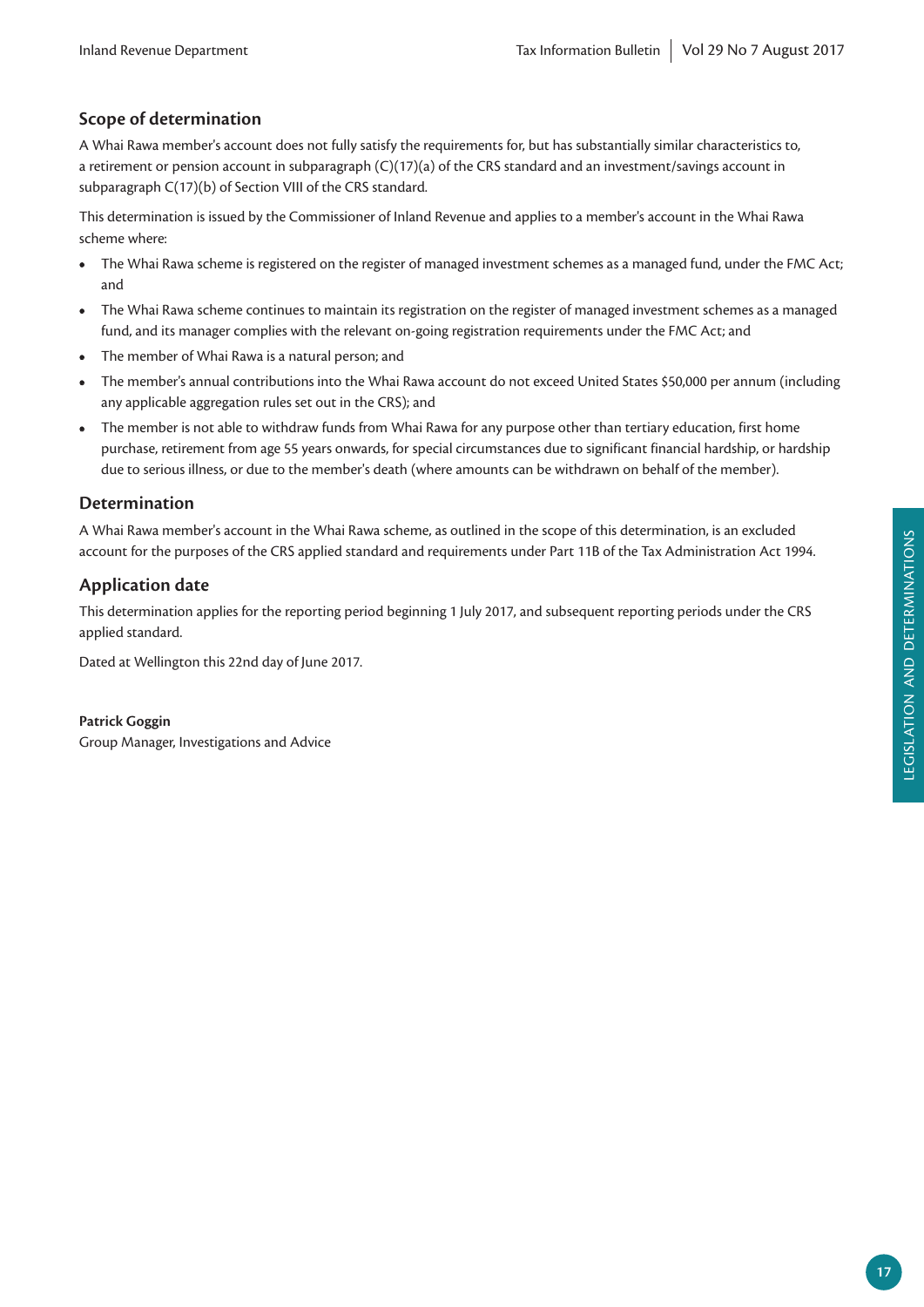## Determination CRS 2017/005: CRS applied standard - excluded account determination – a financial account held by an employee in a share purchase scheme that is referred to in sections DC 12-DC 15 of the Income Tax Act 2007

**Determination CRS 2017/005 - A financial account held by an employee in a share purchase scheme that is referred to in sections DC 12-DC 15 of the Income Tax Act 2007 is an excluded account for the purposes of the CRS applied standard and requirements under Part 11B of the Tax Administration Act 1994**

## **Reference**

This determination is made under section 91AAW of the Tax Administration Act 1994. This power has been delegated by the Commissioner of Inland Revenue to the position of Group Manager, Investigations and Advice, under section 7 of that Act.

## **Interpretation**

"CRS applied standard" means the CRS standard as modified by section 185O for the determination of requirements under the Tax Administration Act 1994.

"CRS publication" means the *Standard for Automatic Exchange of Financial Account Information in Tax Matters*, published by the Organisation for Economic Co-operation and Development.

"CRS standard" means the *Common Standard on Reporting and Due Diligence for Financial Account Information*, as amended from time to time, which is a standard—

- (a) developed by the Organisation for Economic Co-operation and Development and the Group of Twenty countries; and
- (b) agreed by the Council for the Organisation for Economic Co-operation and Development on 15 July 2014; and
- (c) contained in Part IIB of the CRS publication.

"Employee" has the definition set out in section DC 15(1) of the Income Tax Act 2007.

"Financial account" means an account defined as a financial account in Section VIII(C)(1) of the CRS standard.

"Share purchase scheme" means a scheme referred to in sections DC 12-DC 15 of the Income Tax Act 2007, that meets the criteria set out in sections DC 13-DC 14 of the Income Tax Act 2007, and that has been approved by the Commissioner of Inland Revenue.

"Share purchase scheme account" means a financial account held by an employee in a share purchase scheme.

## **Scope of determination**

A share purchase scheme account, as defined in this determination, does not fully satisfy the requirements for, but has substantially similar characteristics to, a savings or investment account in subparagraph (C)(17)(b) of Section VIII of the CRS standard.

## **Determination**

A share purchase scheme account, as defined in this determination, is an excluded account for the purposes of the CRS applied standard and the requirements under Part 11B of the Tax Administration Act 1994.

## **Application date**

This determination applies for the reporting period beginning 1 July 2017, and subsequent reporting periods under the CRS applied standard.

Dated at Wellington this 29th day of June 2017.

## **Patrick Goggin**

Group Manager, Investigations and Advice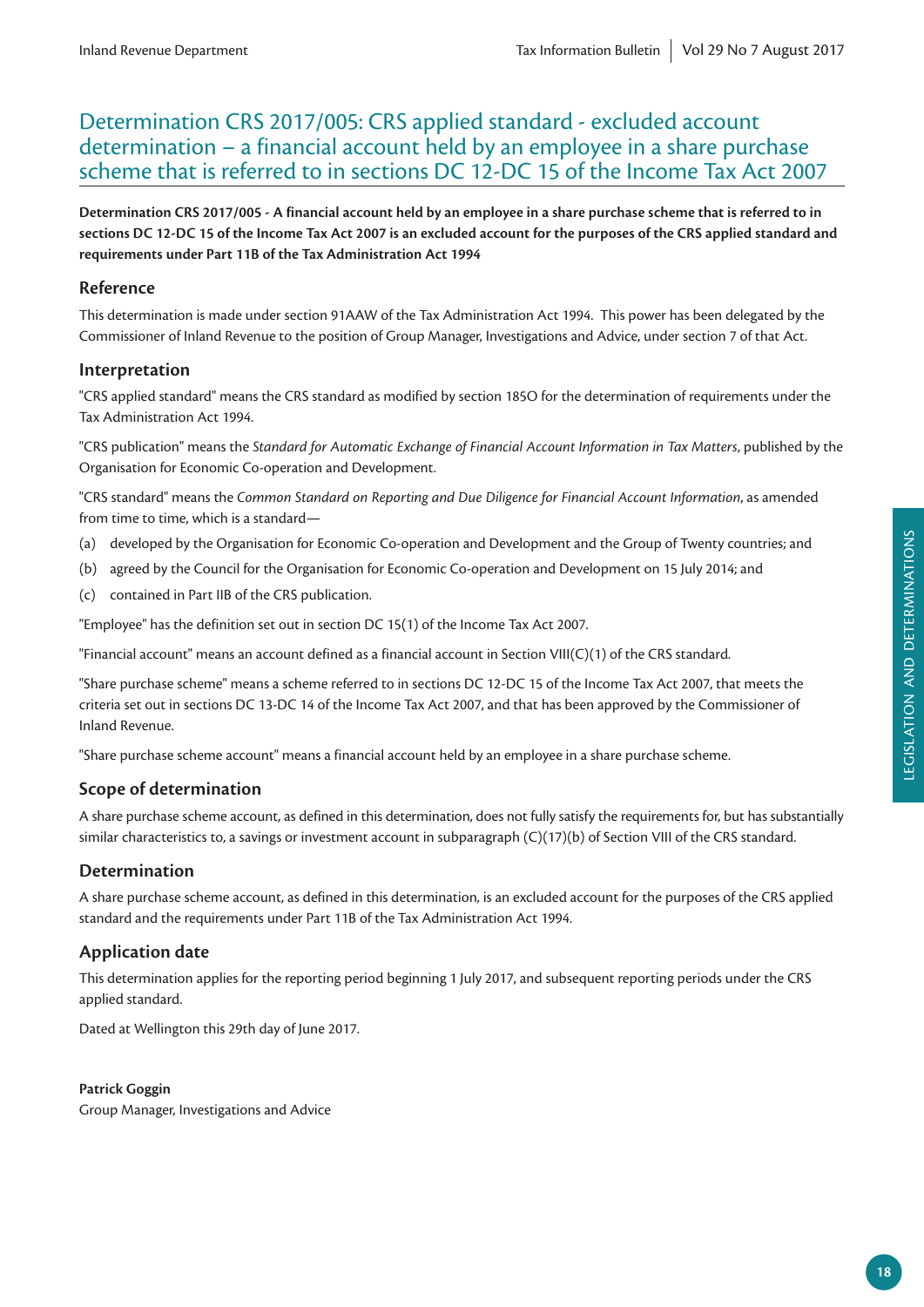# **LEGAL DECISIONS – CASE NOTES**

This section of the *TIB* sets out brief notes of recent tax decisions made by the Taxation Review Authority, the High Court, Court of Appeal, and the Supreme Court.

We've given full references to each case, including the citation details where it has already been reported. Details of the relevant Act and section will help you to quickly identify the legislation at issue. Short case summaries and keywords deliver the bare essentials for busy readers. The notes also outline the principal facts and grounds for the decision.

These case reviews do not set out Inland Revenue policy, nor do they represent our attitude to the decision. These are purely brief factual reviews of decisions for the general interest of our readers.

## High Court varies a consent order to fund companies' legal fees in respect of criminal proceedings, but not civil proceedings

| Case                               | Commissioner of Inland Revenue v Honk Marine Ltd and ors [2017] NZHC 1258                                           |
|------------------------------------|---------------------------------------------------------------------------------------------------------------------|
| <b>Decision date</b>   9 June 2017 |                                                                                                                     |
| Act(s)                             | New Zealand Bill of Rights Act 1990, ss 25 and 29. Evidence Act 2006, s 47                                          |
| Keywords                           | "Freezing orders", "legal representation", "consent orders", "variation of consent orders", "inherent jurisdiction" |

## **Summary**

Honk Marine Ltd and Honk Barges Ltd ("the Companies") applied to vary a consent order which arose from ex parte freezing orders obtained by the Commissioner of Inland Revenue ("the Commissioner"). The Companies applied to access a fund (of \$2,081,861.71) held in the Court in order to pay its legal fees for both civil and criminal tax proceedings. The High Court (Brewer J) varied the consent order in respect of the criminal proceedings, but not the civil proceedings.

## **Impact**

This case provides guidance on the civil law test for varying consent orders and what will constitute a "significant change of circumstances". The terms of the consent order expressly provided that the fund "has been preserved solely to enable payments of tax debts" and that "no other payments will be sought to be made from the Fund". The Court accepted that the Commissioner has a proprietary interest in the fund.

## **Facts**

The Commissioner was prosecuting the Companies for tax evasion (criminal proceedings). The Commissioner has also required the Companies to challenge her default assessments of tax (which are based on the same allegations as underlie the criminal proceedings) by filing proceedings under Part VIIIA of the Tax Administration Act 1994 (civil proceedings).

The Companies' only asset was \$2,081,861.71 ("the fund") held in the Court pursuant to consent orders made by Lang J on 25 June 2013. The Companies applied to access the fund to pay their legal fees in both proceedings. However, the Companies' proposed payments did not fall within the ambit of the consent orders, which clearly stated that the fund would be used solely to pay the Companies' tax debt.

## **Decision**

## *Legal Principles*

His Honour stated that the High Court has the inherent jurisdiction to vary or set aside a consent order if the interests of justice require it and if good grounds are established to warrant that course. "Good grounds" traditionally means "grounds that would justify setting aside a contract".

The Court stated that this case was to be considered under the inherent jurisdiction to vary the consent orders if the circumstances are extraordinary. As part of that inquiry, the Court considered whether the Companies' circumstances have changed unforeseeably.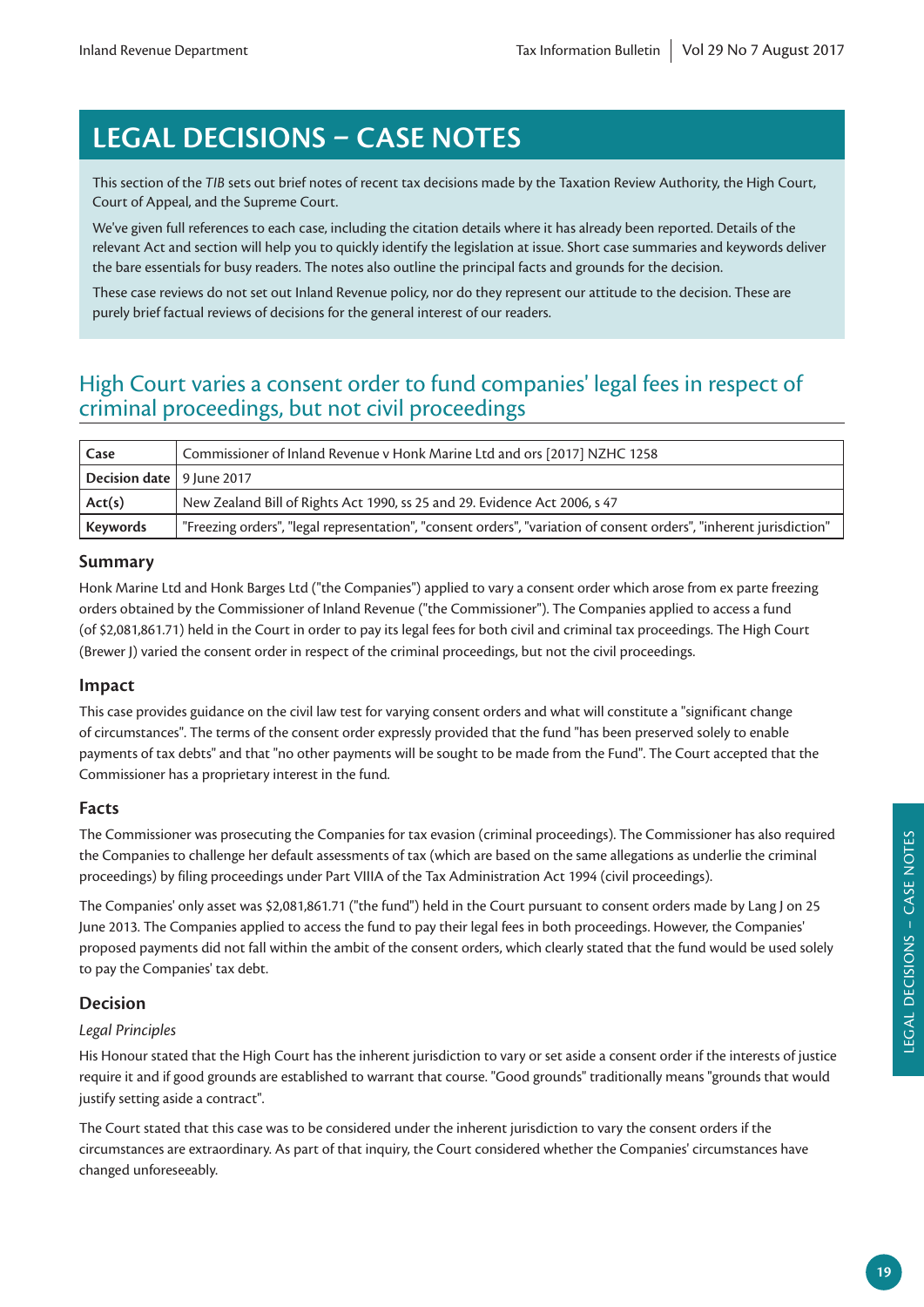The Court accepted that the Commissioner had a proprietary interest in the fund. The Court noted that the parties agreed to discharge the freezing orders for pragmatic commercial reasons that had advantages for both sides. The Companies could dispose of assets and, save for having to create the fund, could deal with them as they chose. The Commissioner had the fund created and set aside for her to draw on (with the permission of the Court) in the event of victory in the civil tax proceedings. This was not just a continuation of the interim position created by the freezing orders.

The Court stated that the consequence was that the threshold to be crossed before the Companies could access the fund to pay for legal representation was higher. Where assets are restrained by freezing orders, the Court will normally allow access to them to pay for legal representation. That was not the case for a fund created by consent orders.

The Court commented that if a claimant has a proprietary interest in restrained funds pursuant to consent orders, then the applicant's task will be even more difficult. The outcome depends on the facts and the Court retains its inherent jurisdiction to vary consent orders. However, the context will include the agreement of the parties that created the proprietary interest. The ultimate inquiry must always address the interests of justice. Consent orders are "not easily disturbed" and the Court will regard an application to vary them "with considerable caution".

## *Civil proceedings*

The Court stated that the legal principles underpinning freezing orders and consent orders are quite different. A freezing order is a temporary order restraining a respondent from (broadly) dealing with assets against the claimed interests of the applicant.

The Court further stated that a consent order is very different. It gives the Court's authority to an agreement between the parties. That is why the traditional scrutiny of an application for variation is through the lens of contract. It is for the parties to set down the terms of their agreement and the Court's order gives them effect.

The Court stated that the key point was that the threshold required to be crossed before a consent order will be varied is a high one. There is a contractual underpinning to a consent order so that an applicant for a variation must show that the agreement should be set aside to the extent of the variation sought. The threshold is higher still when the terms of the consent order create a proprietary interest in favour of the respondent (in this case, the Commissioner). The purpose of the consent orders was to keep intact the fund against the Commissioner's tax assessment being upheld. That there would be costs involved must have, or should have, been within the contemplation of the parties, even if the Companies expected to pay those costs from other resources. The Court held that the Companies did not cross the threshold in respect of the legal costs in the civil proceedings.

## *Criminal proceedings*

The Court stated that the criminal proceedings were a significant change of circumstances. There was nothing to indicate that the consent orders were made with criminal prosecutions in contemplation.

The Court further commented that the fact that the Companies are not people does not diminish their right to defend themselves (New Zealand Bill of Rights Act 1990, ss 25(a) and 29). The right to a fair trial generally includes the right to legal representation. If the Companies were to defend the charges, to have a fair trial, they must access the fund.

The Court noted that if the Companies are convicted of the offences then that would significantly, if not decisively, affect the civil proceedings. Section 47 of the Evidence Act 2006 provided that in the absence of exceptional circumstances, proof that a person has been convicted of a relevant offence is conclusive proof in a civil proceeding that the person committed the offence.

The Court held that the interests of justice required the Companies to have reasonable access to the fund to defend themselves against the criminal charges brought by the Commissioner.

## *Result*

The Court commented that this case was an example of a rare or exceptional situation where variation of consent orders will be granted to some extent. The application for access to the fund to pay legal costs relating to the civil proceeding was denied. The application for access to the fund to pay legal costs relating to the criminal proceeding was allowed, on certain conditions.

Leave was reserved to the Companies to make further application to access the fund in the event that \$100,000 is insufficient to pay costs. The Companies were on notice that if such further application is received, the Court anticipated the Commissioner being given copies of all accounts so as to be able to make submissions.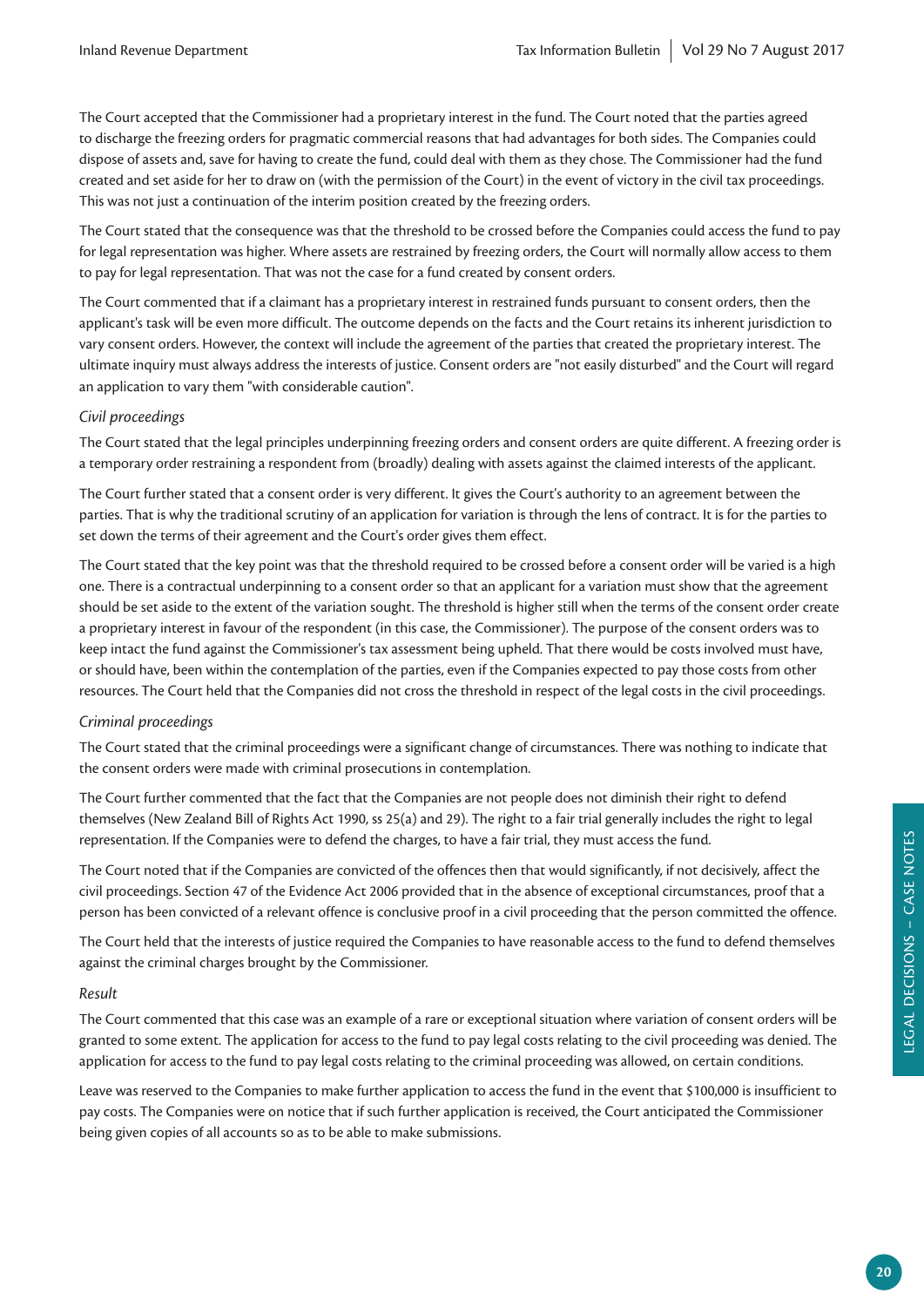## Entitlement to tax sparing credits under the double tax agreement between New Zealand and China

| Case                        | Patty Tzu Chou Lin v Commissioner of Inland Revenue [2017] NZHC 969                                        |  |
|-----------------------------|------------------------------------------------------------------------------------------------------------|--|
| Decision date   12 May 2017 |                                                                                                            |  |
| Act(s)                      | Article 23 New Zealand/China DTA, s 138P of the TAA 1994, ss LC 4(1) of the Income Tax Act 1994, LC4(1) of |  |
|                             | the Income Tax Act 2004 and LK 1 of the Income Tax Act 2007                                                |  |
| <b>Keywords</b>             | Double tax agreement, Article 23 New Zealand/China DTA, controlled foreign corporation, tax sparing, tax   |  |
|                             | credits, OECD Model, UN Model                                                                              |  |

## **Summary**

This case concerns an investment held in five companies established in China ("the Chinese Companies") and the tax consequences to the plaintiff, Ms Lin, of that investment. Ms Lin was assessed by attribution for New Zealand tax on a 30 per cent share of the income derived by the Chinese Companies. Ms Lin contends that, in assessing her, the defendant, the Commissioner of Inland Revenue ("the Commissioner"), failed to allow her the full tax credits to which she was entitled under the double tax agreement ("DTA") between New Zealand and China ("the China DTA") and under the related New Zealand domestic law. The Court found that the Commissioner's assessments and default assessments in respect of Ms Lin's income tax are incorrect.

This judgment is under appeal.

## **Impact**

The judgment provides guidance on the interpretation of Article 23 of the China DTA.

## **Facts**

Ms Lin is a New Zealand tax resident and her income is subject to New Zealand tax, regardless of where it is sourced. The present case concerns income attributed to Ms Lin in the 2005 to 2009 tax years ("the tax years in dispute"). During those years, Ms Lin held a 30 per cent stake in two BVI companies. Because of her shareholdings in these companies, Ms Lin was considered to hold a control interest in the Chinese Companies. Each of the Chinese Companies was accordingly defined as a Controlled Foreign Corporation ("CFC") for New Zealand purposes. The income derived by the Chinese Companies was therefore attributed to Ms Lin for New Zealand purposes under the regime pertaining to CFCs.

Over the course of the tax years in dispute, Ms Lin was attributed with personal income from the Chinese Companies totalling \$4.605 million. The Commissioner allowed tax credits from China of \$926,968 to offset Ms Lin's New Zealand tax liability on her attributed CFC income for Chinese tax paid by the Chinese Companies in relation to that income, leaving some \$869,000 due from Ms Lin.

Under Chinese domestic tax law, tax concessions were available to the Chinese Companies, so they were relieved of Chinese tax in the amount of \$588,135, which would otherwise have been imposed on their incomes (tax spared). If credited against her New Zealand liability, as she asserts should be the case, Ms Lin's tax liability would have been reduced to just under \$281,000. However, the Commissioner refused to allow any credit in respect of tax spared to the Chinese Companies.

## **Decision**

## *DTAs*

Under a DTA one country gives up some of its income taxation rights over source or residence taxation in return for which the other country gives up some of its own income taxation rights in an effort to ensure that income is taxed only once (and in some cases, to ensure it is taxed at least once).

The differing objectives of countries in entering into DTAs are reflected in the two different Model Conventions upon which most DTAs are based: The OECD Model Convention ("OECD Model") and the UN Model Convention ("UN Model"). New Zealand is a member of the OECD and generally adopts the OECD Model's provisions but also adopts aspects of the UN Model.

Many DTAs include "tax sparing" provisions, whereby a contracting country agrees to grant relief from residence tax by way of foreign tax credits with respect to source taxes which have not actually been paid (taxes which have been "spared") because of source taxation concessions provided by the other contracting country. In the absence of tax sparing provisions, an investor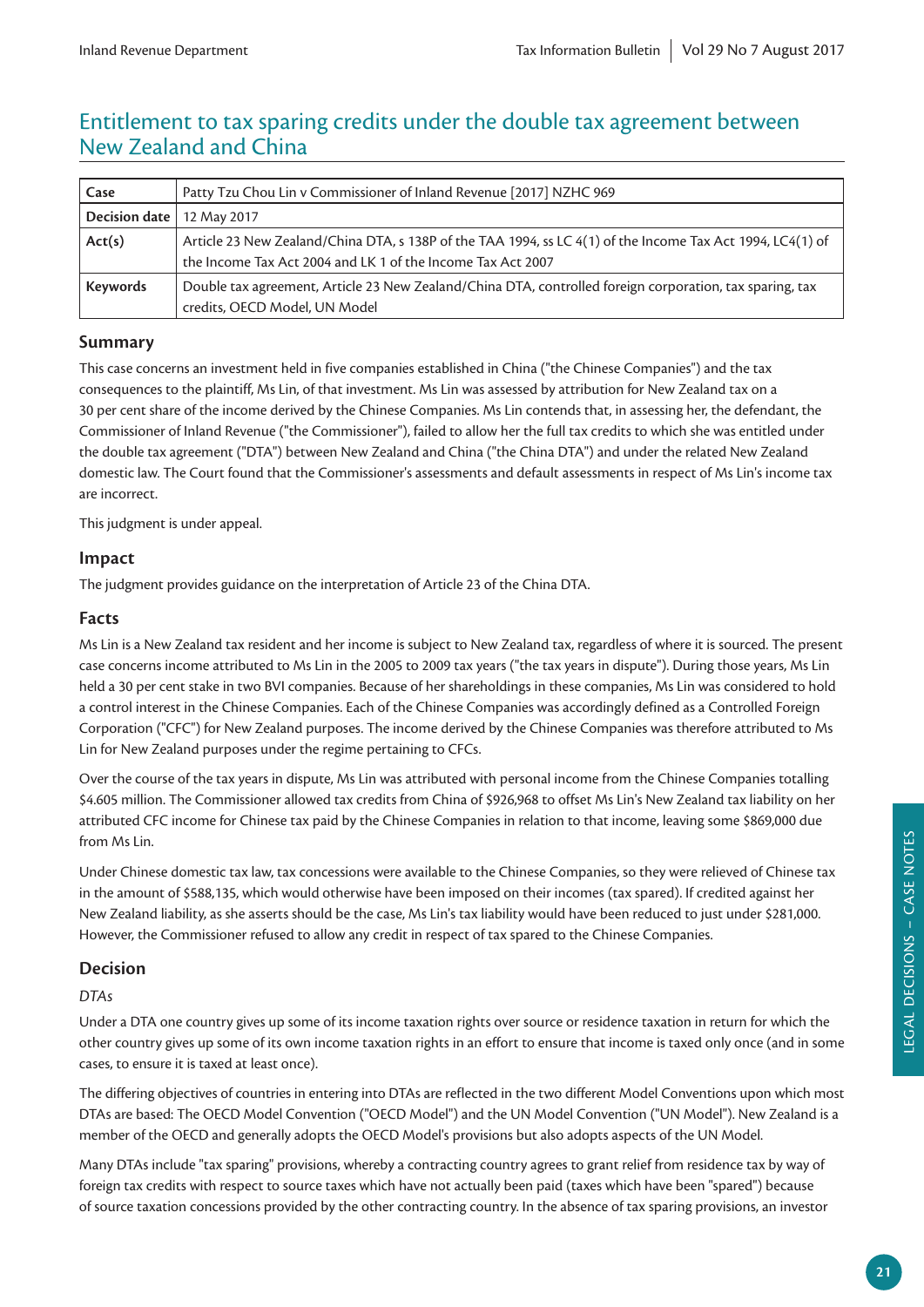who takes advantage of Chinese tax concessions, reduces its tax in China but loses its foreign tax credits (in its New Zealand tax return) and pays more tax in New Zealand. The Chinese tax concessions, instead of encouraging investment in China, effectively transfers tax revenue from China to New Zealand. A tax sparing provision deems Chinese tax to have been paid as if no Chinese tax concessions existed so the investor and not the New Zealand government, gets the benefit of the Chinese tax concessions and the investment incentive stays in place. Whilst the Commentary to Article 23 of the UN Model strongly supports the inclusion of such provisions, the OECD Model does not.

## *The New Zealand Approach*

Expert witness Robin Oliver for the Commissioner described New Zealand's underlying policy framework for international tax as a "national welfare maximisation" model meaning that New Zealand's domestic tax rules should apply the same rate of domestic tax regardless of whether the investment is made onshore or offshore. This best ensures investments made make the highest return to New Zealand. However, New Zealand recognises its ability to deny foreign tax credits is severely constrained by DTAs and other international practical and political considerations. The granting of credits for foreign tax is the international norm and a political necessity, rather than a desirable policy outcome as far as New Zealand is concerned. Mr Oliver described each Article of a DTA as being negotiated separately because each deals with a different income stream based on its legal form. Precedents are very important and once a deviation from national policy is agreed to with one country, it is hard to resist providing the same concession to other negotiating partners. A provision might have no practical effect but might be necessary for political or other reasons.

## *The China DTA*

The Court heard that China had a firm policy of requiring tax sparing provisions in DTAs reflecting its position as a developing economy, its adherence to the UN Model, and its global positioning as a "leader of the third world". Evidence was given that New Zealand had a long-standing policy against the inclusion of tax sparing provisions in DTAs. However, by the time the China DTA was being negotiated, New Zealand had already incorporated tax sparing provisions in agreements with six other countries and was, therefore, not in a position to refuse a tax sparing agreement with China. Mr Oliver said that New Zealand would have sought a provision which was as restricted in its application as possible.

## *CFCs and attribution*

New Zealand's statutory CFC regime came into effect from 1 April 1988, with the objective of reducing opportunities for New Zealand residents to avoid or defer New Zealand tax through the accumulation of income in foreign non-resident companies. The OECD Commentary states that CFC rules which tax "residents on income attributable to their participation in certain foreign entities" are "internationally recognised as a legitimate instrument to protect the domestic tax base".

There is no dispute that the CFC regime applied to Ms Lin. She had the necessary control and income interests. The Court noted that none of the Chinese Companies ever distributed dividends to Ms Lin.

#### *The principles governing treaty interpretation*

The Vienna Convention on the Law of Treaties 1969 ("Vienna Convention") applies to DTAs. While the ordinary meaning of the terms of a DTA is the starting point, it is also mandatory to consider the context, object and purpose of the DTA.

Where the treaty in question is a DTA based wholly or in part upon the OECD or UN Models, the Commentaries will be highly relevant in determining the correct interpretation of the treaty. Although the Commentaries are not legally binding, they are regarded as "a source from which courts of different states can seek a common interpretation".

## *Chinese tax paid…in respect of [CFC] income derived by a resident of New Zealand*

The outcome of this issue turns almost exclusively upon the meaning of the phrase "in respect of". Ms Lin contends that tax which is paid by a CFC is "Chinese tax paid…in respect of [CFC] income derived by a resident of New Zealand". The Commissioner submits that this must mean tax which has been paid by the New Zealand resident herself, therefore excluding tax paid by the CFC. The Commissioner submitted that the CFC regime has created a different income stream which is not business income but is an income stream derived by the New Zealand owner in respect of which the New Zealand owner has not paid in China. Ms Lin submitted that the proper construction of Article 23(2)(a) is to focus on the tax not the payer and the proper construction is much wider than the approach taken by the Commissioner.

Under the CFC regime the profits of the CFC are subject to corporate tax in the home jurisdiction of the CFC whilst the same or derivative income is taxed in the hands of investors in the resident state. Two separate legal persons are taxed on the same income - one directly, the company in China, and one by attribution, the investor in New Zealand. In this way, it can be said that the CFC regime results in economic double taxation.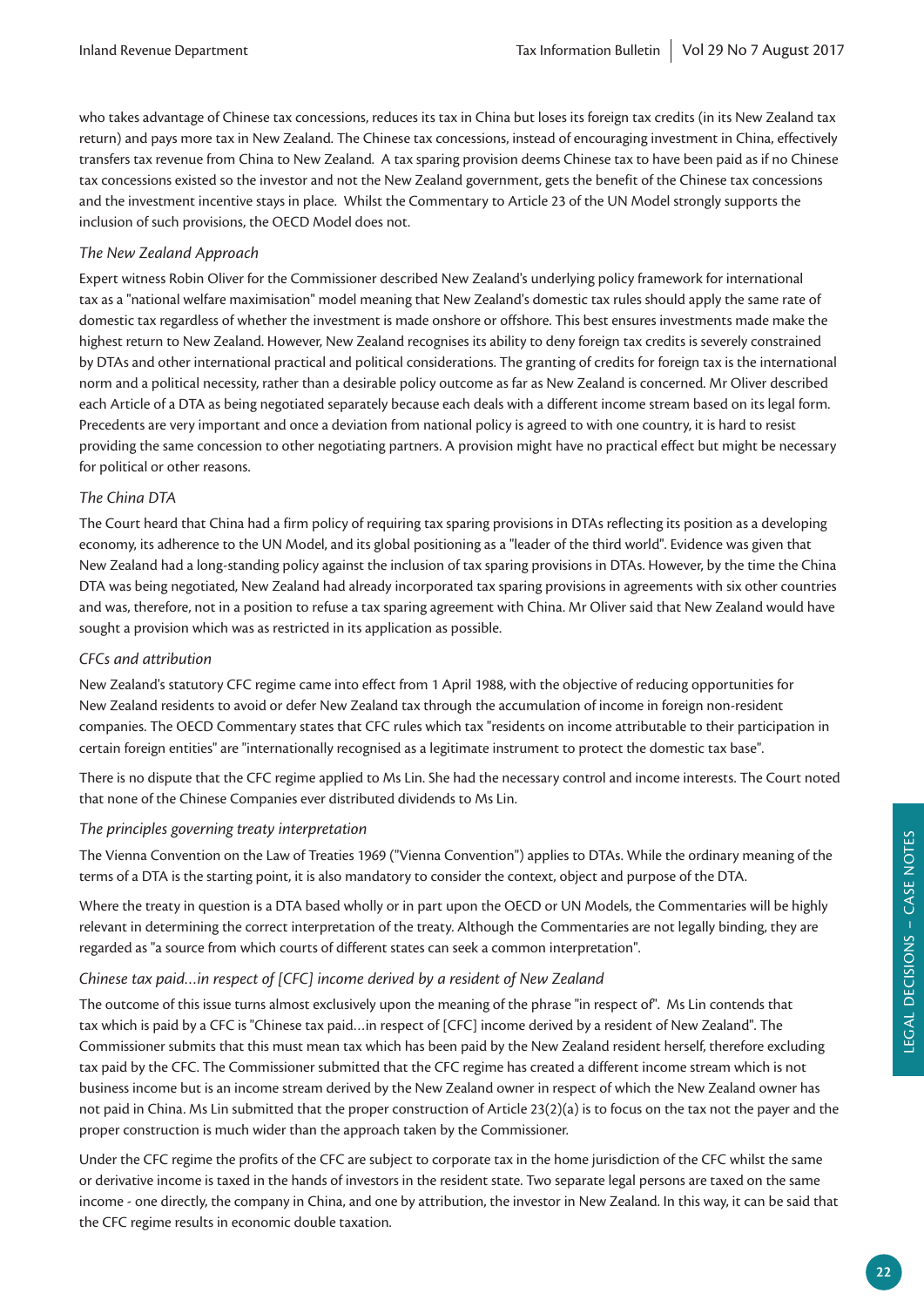Paragraph 3 of the OECD Commentary on Articles 23A and 23B describes international juridical double taxation as arising in three cases. This expanded definition of juridical double taxation is helpful to the CFC analysis because CFC attributed income can be considered as income derived from, in this case, China and both China and New Zealand impose tax on that income. Taxation of CFC attributed income can be considered to fall within the definition of or be deemed to be juridical double taxation and covered by Article 23. Further support for this interpretation is found in the discussion in the OECD Commentary on Articles 23A and 23B regarding the tax treatment of partnerships. The interpretation of the partnerships discussion is critical to the interpretation of Article 23 generally. In the view of the Court, the OECD Commentary extends Article 23 to partnerships and entities which, like partnerships, are treated in different ways by contracting states and this can properly include CFCs.

The Court concluded that "Chinese tax paid ... in respect of income derived by a resident of New Zealand from sources in the People's Republic of China" includes Chinese tax paid by the CFC itself. The effect of Article 23(2)(a) of the China DTA is therefore that Chinese tax paid by a CFC must be allowed as a credit against New Zealand tax payable by Ms Lin on her CFC income.

## *The application of tax sparing provisions to CFC income*

Unlike Article 23(2)(a), Article 23(3) refers specifically to "tax payable ... by a resident of New Zealand". The question is whether Article 23(3) therefore precludes a New Zealand resident from obtaining any tax credit in respect of tax spared to a CFC.

The Court concluded that Article 23(3) must be read in light of Article 23(2)(a). That under the CFC rules, the income of the CFC is deemed to have been earned by the owner, and so the tax paid by the CFC is deemed to have been paid by the owner (the New Zealand resident). When this analysis is extended to Article 23(3), the only logical conclusion is that tax paid or payable by a New Zealand resident includes tax which is deemed to have been paid or to be payable by the New Zealand resident for the purpose of Article 23(2)(a).

The Court concluded that a New Zealand resident is entitled to a credit for tax spared in China to the CFC. This enables Article 23 to be read in a principled way, giving effect to its purpose of relieving double taxation.

## *The effect of Article 23 on New Zealand's domestic income tax legislation*

The China DTA has direct effect in New Zealand and therefore pursuant to the China DTA, Ms Lin is entitled to credits for tax paid by and tax spared to the CFCs. New Zealand's domestic legislation must be interpreted consistently with and give effect to New Zealand's obligations under the China DTA.

## *Shortfall penalty*

Given the decision, the question of shortfall penalties does not arise.

*Result*

The Court gave judgment for Ms Lin.

## A question of standing

| Case     | Rhys Michael Cullen v The Commissioner of Inland Revenue [2017] NZHC 578                                       |
|----------|----------------------------------------------------------------------------------------------------------------|
|          | <b>Decision date</b> 28 March 2017                                                                             |
| Act(s)   | Section 26 Incorporated Societies Act 1908, ss 248, 260, sch 6 Companies Act 193, ss 89AB, 89D, 109, 113, 138B |
|          | Tax Administration Act 1994, ss 51, 57 Goods and Services Tax Act 1985, r 15.1 High Court Rules 2016           |
| Keywords | Strike out, standing, liquidation, incorporated and unincorporated societies                                   |

## **Summary**

Mr Cullen brought a proceeding in relation to a goods and services tax return on behalf of Tamaki Rugby League Incorporated against the Commissioner of Inland Revenue ("the Commissioner"). The Commissioner applied to strike out this proceeding on the basis that, as Tamaki Rugby League Incorporated was struck off the register of incorporated societies at the time of the return and in liquidation at the time the proceedings were brought, Mr Cullen did not have standing. The High Court declined the Commissioner's strike out application, considering it tenable that the proceeding related to the unincorporated version of Tamaki Rugby League Incorporated, and that Mr Cullen could therefore have standing.

This judgment is under appeal.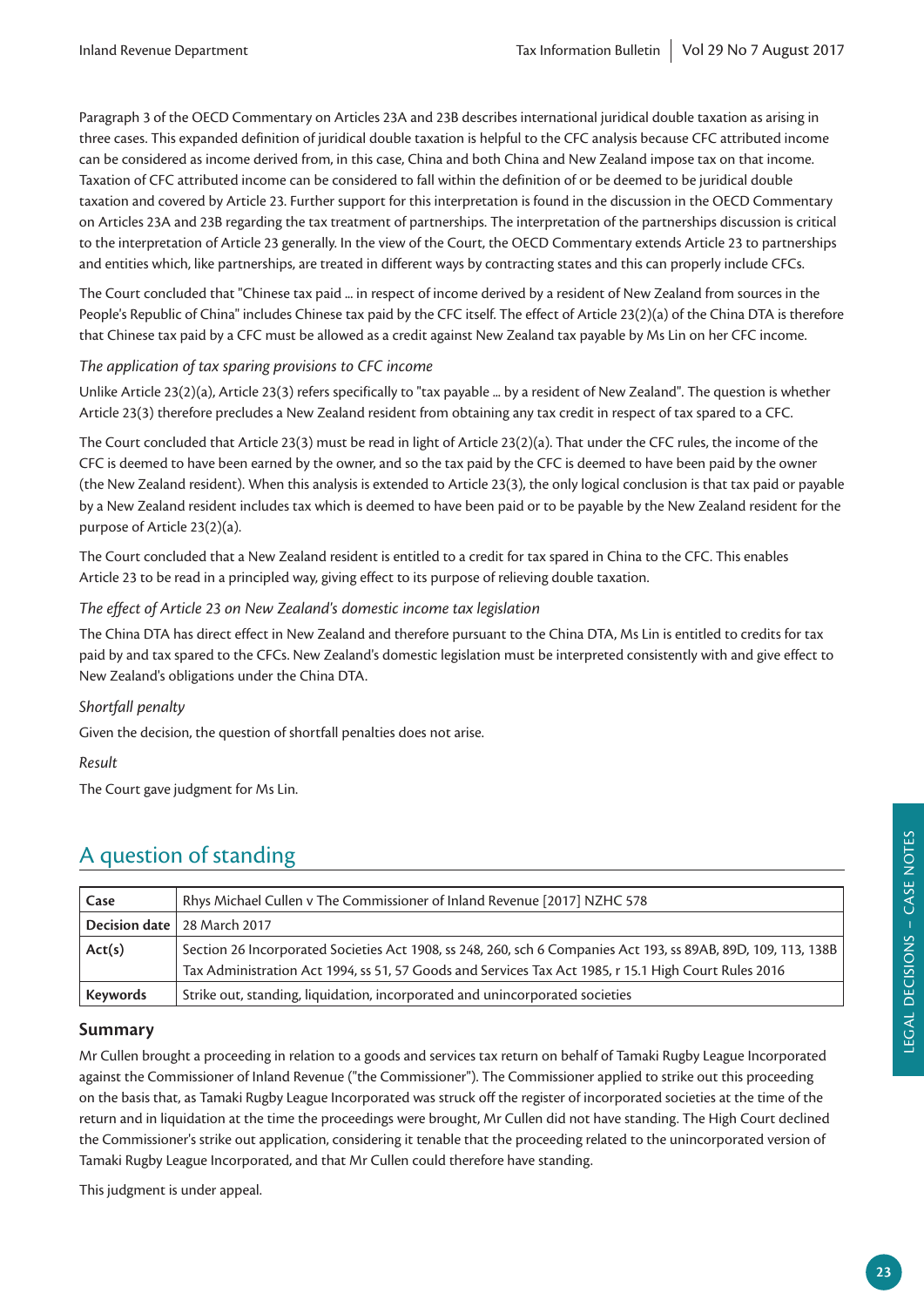## **Impact**

There are concerns over the wider impact of this decision. Her Honour seems to suggest that the Commissioner is obligated to enter the disputes process and treat tax returns and dispute documents as valid even when they have not been filed on behalf of, or with the authority of, the taxpayer stated on the documents. This decision appears to broaden the ambit of *Commissioner of Inland Revenue v Alam* [2009] NZCA 273.

## **Facts**

On 24 July 2006, the Tamaki Rugby League ("the Club") was registered on the Register of Incorporated Societies ("the Register") as an incorporated society ("the Society"). On 20 August 2010, the Society was placed into liquidation and the Society was removed from the Register on 19 November 2012.

The Society was restored to the Register as of 17 June 2016 following an application by Mr Rhys Cullen as he believed the Society was due a tax refund from Inland Revenue. The Society came back into existence as an incorporated society from that date forward. The Judge hearing the application to restore the Society to the Register refused to make "relate back" orders.

In the interim, it seems that Mr Cullen, as Chairman of the Club, had been taking steps to prepare and file various tax returns, including a goods and services tax ("GST") return for the period ended 31 May 2016 ("the Return"). The Return was in the name of the Society. The GST registration number used on the Return was the Society's. The Return sought a GST refund of approximately \$14,000.

On 3 August 2016, the Commissioner issued a notice of assessment ("the Assessment"). The Assessment was also in the name of the Society and used the Society's GST registration number. The Assessment recorded that, rather than a refund of approximately \$14,000, a refund of only approximately \$100 was due. Mr Cullen says that there was a data entry error when Inland Revenue Department staff processed the Return.

On 26 August 2016, Mr Cullen issued a Notice of Proposed Adjustment ("the NOPA") in relation to the Assessment. Again, the NOPA was in the name of the Society, and it used the Society's GST registration number. In the NOPA, Mr Cullen challenged the validity of the Assessment.

Pursuant to ss 89G and 89AB(2) of the Tax Administration Act 1994 ("the TAA"), the Commissioner's Notice of Response ("the NOR") was due on 26 October 2016. On 5 September 2016, Mr Cullen commenced these proceedings, seeking a declaration that the Return is valid and a declaration that the Assessment is invalid.

On 7 September 2016, the Commissioner wrote to Mr Cullen acknowledging receipt of the NOPA and noting that the Commissioner intended to issue a NOR. On 14 October 2016, the Commissioner wrote again to Mr Cullen, stating that the Commissioner had confirmed that the Society was in liquidation and that the Commissioner would be directing further communications to the Official Assignee. No NOR was issued by the Commissioner prior to 26 October 2016.

On 19 September 2016, the Commissioner filed her application to strike out these proceedings.

## **Decision**

Her Honour found that it was tenable that the Return, the NOPA and these proceedings were issued and/or brought for and on behalf of the Club as an unincorporated body, rather than the Society. There was no doubt that the Return was issued in the name of the Society and used the Society's GST registration number. However, her Honour's view was that did not mean that the taxpayer to whom the Return actually related could not be the Club. Her Honour considered it tenable that the Return could not in fact relate to the Society, because the Society did not exist during the period to which the Return relates.

Her Honour reached a similar conclusion in relation to the Assessment, finding that it was arguable that the Assessment was an assessment of the tax activities of the Club and not the Society.

Her Honour also found that if the Commissioner considered that a NOPA does not meet the requirements of s 89D, or is otherwise invalid and has not triggered the statutory disputes process, the appropriate course was to issue a NOR to that effect, so that that issue can be resolved through the disputes process and challenge proceedings. This enables the question of validity to be determined through the correct procedural route.

Accordingly, for these reasons her Honour considered it was arguable that Mr Cullen did not need the Official Assignee's consent to commence these proceedings and, as Chairman of the Club, had the necessary standing to bring them.

It was also found tenable that the Assessment was not deemed to be correct under s 109 of the TAA. This was because the premise underlying s 109, namely that the taxpayer could challenge the Assessment in challenge proceedings, did not exist.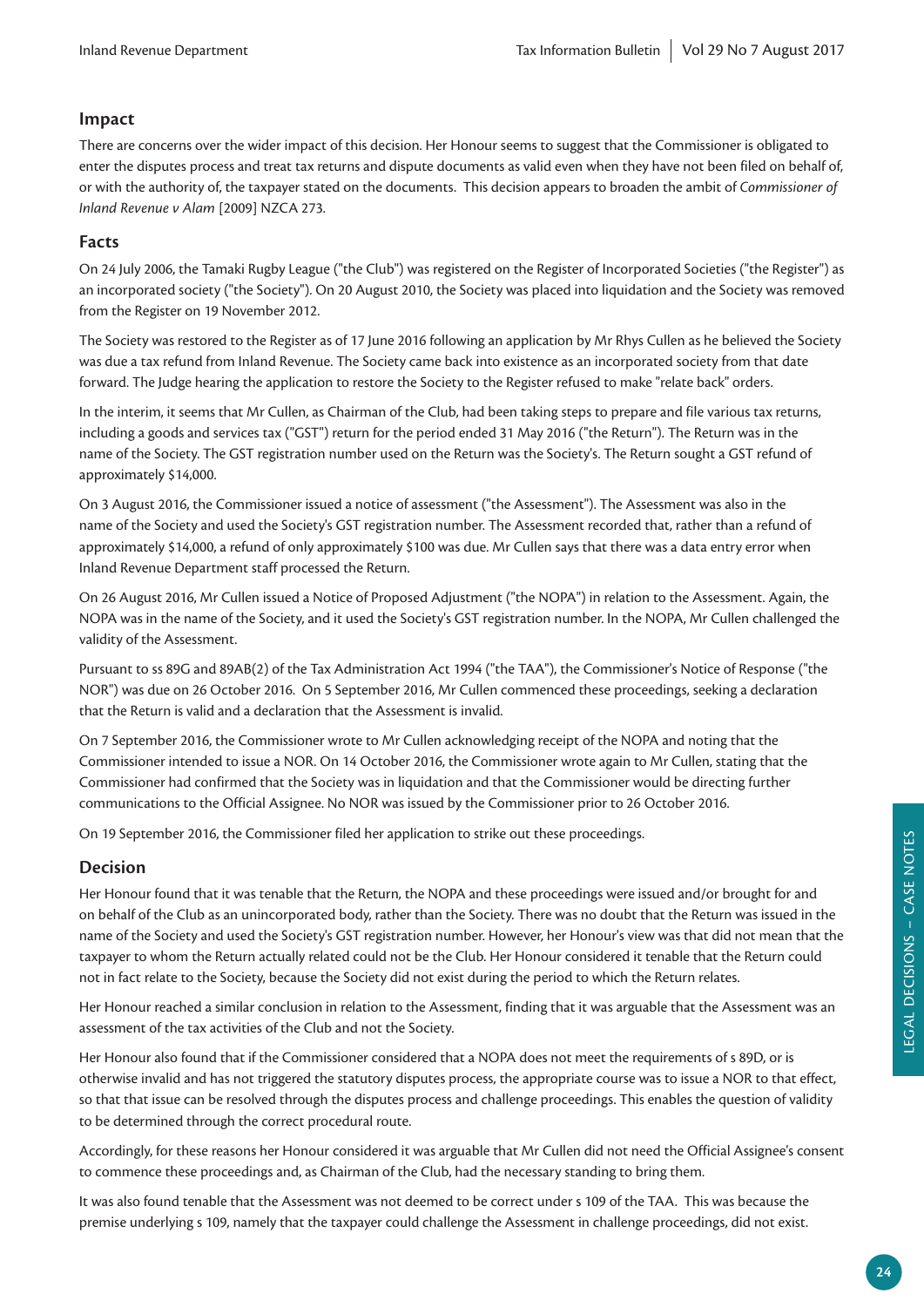Her Honour found that while it was an abuse of process for Mr Cullen to have commenced these proceedings prior to the disputes process running its course, as the Commissioner did not continue to engage in the disputes process she did not propose to exercise her discretion to strike out the proceedings as an abuse of process.

## When crediting is not payment

| Case            | Commissioner of Inland Revenue v Leslie William Fugle [2017] NZCA 230                                    |
|-----------------|----------------------------------------------------------------------------------------------------------|
| Decision date   | 1 June 2017                                                                                              |
| Act(s)          | Subpart EH Income Tax Act 1994, ss 3 and 138G Tax Administration Act 1994, Determination G 12, District  |
|                 | Court Rules 2014 r 9.6 and r 8.31, Court of Appeal (Civil) Rules 2005 r 53E(2)                           |
| <b>Keywords</b> | Accrual rules, financial arrangement rules, maturity, base price adjustment, spreading methods, payment, |
|                 | crediting shareholders current account, principal, interest, hearing authority, increased costs          |

## **Summary**

The Court of Appeal held that crediting an amount to a shareholder's current account in respect of an existing liability in circumstances where there were insufficient funds for the shareholder to draw down the full amount, did not constitute the last payment contingent on the financial arrangement. Thus the arrangement had not matured under the financial arrangement rules ("FAR") and a base price adjustment ("BPA") was not triggered.

## **Impact**

This decision clarifies that crediting to a shareholder's current account, when funds are not unreservedly at the disposal of the account holder will not constitute a final payment under the FAR so as to trigger a BPA.

**Note:** This decision applies the old FAR which have been changed.

## **Facts**

A 1992 Settlement Deed provided that in consideration of Mr Fugle's payment of \$90,000, the Bank of New Zealand ("Bank") assigned Mr Fugle a debt of \$2,659,442.06 (plus accruing interest) owed to the Bank by Mr Fugle's company, Bathos Properties Ltd ("Bathos"). This transaction is a financial arrangement to which the financial arrangements rule, in subpart EH of the Income Tax Act 1994 applied.

During the 2005 tax year, Bathos credited \$2,659,442 to Mr Fugle's current account.

Mr Fugle drew down \$452,754 in the 2005 tax year; \$1,064,364 in the 2006 tax year; and \$751,475 in the 2007 tax year. The funds drawn down were used in part to support Mr Fugle and his family. Between 2001 and 2010, Mr Fugle returned no income and paid no income tax.

No financial statements were prepared for Bathos from the early 1990s to 2010, specifically, no financial statements were prepared since the date of the 1992 Settlement Deed.

The Commissioner of Inland Revenue ("the Commissioner") commenced an audit in July 2007 and financial statements for Bathos for the 2005, 2006 and 2007 years were prepared and provided to the Commissioner in 2010. In the financial statements the assignment of debt was credited, as a net sum in Mr Fugle's current account.

Following the audit, on 10 October 2014, the Commissioner issued a notice of assessment of an additional amount of income of \$2,569,442 in the 2005 tax year, derived as the result of a required base price adjustment upon the maturity of the financial arrangement with the crediting to Mr Fugle's shareholder account.

Mr Fugle challenged the assessment on the grounds that there was no final payment and hence, no base price adjustment was required.

The Taxation Review Authority ("the Authority") accepted the Commissioner's argument that the Bathos indebtedness was paid by the crediting of the full amount of the debt to Mr Fugle's shareholder account. This was on the basis that the funds were placed at Mr Fugle's disposal and he was able to draw down against payment of that debt as and when he required. They held that it was not necessary for the full amount of the funds to have been immediately available to Mr Fugle. As the crediting of the entire amount of the debt was the last payment contingent upon the financial arrangement, the arrangement matured and a base price adjustment was required.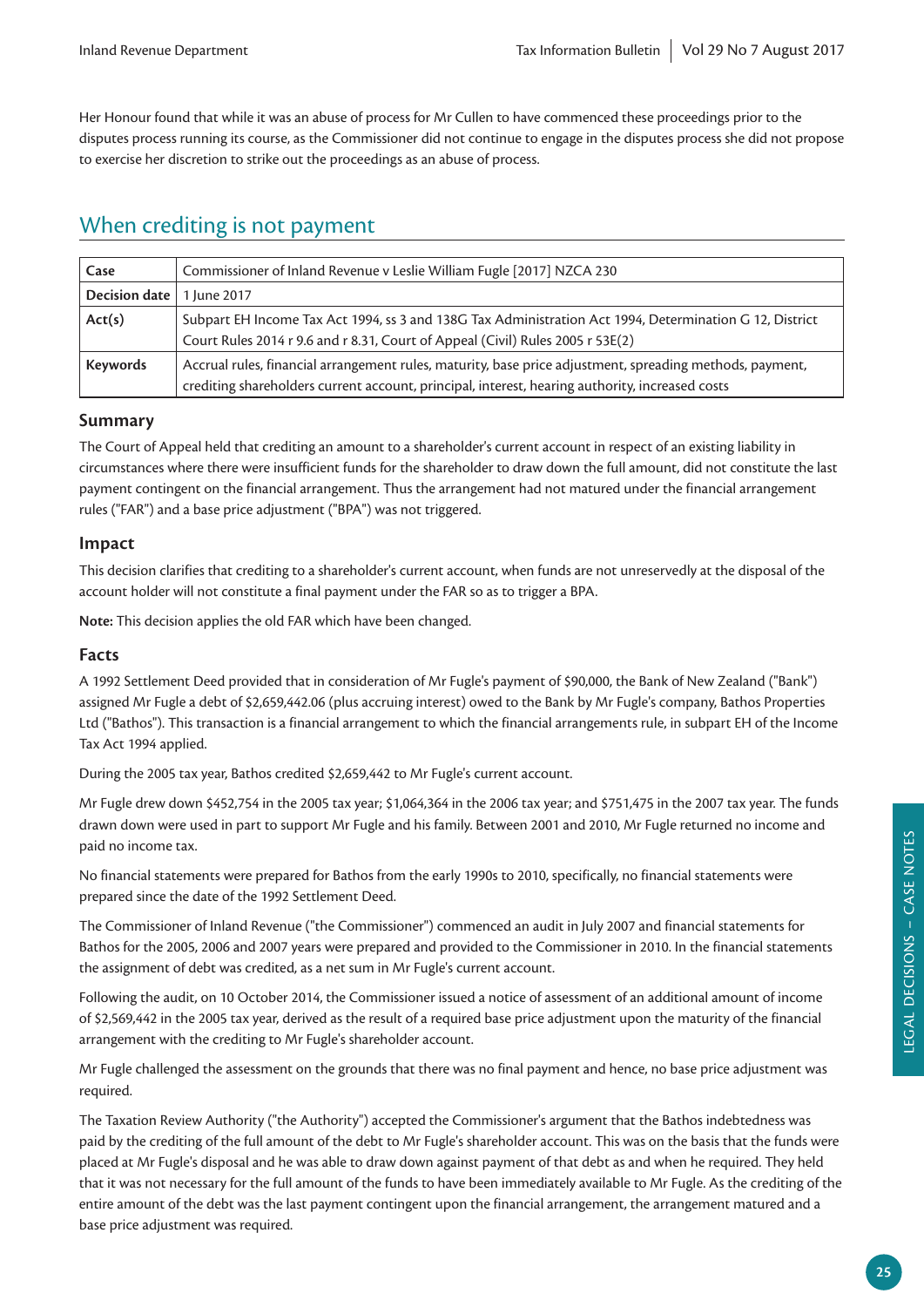Mr Fugle appealed the Authority's decision to the High Court.

The High Court held that the crediting to Mr Fugle's current account in 2005 was not a payment; there was no sum of money to constitute a payment, but rather an assignment of debt. Consequently, there was no final payment under the FAR and a BPA was not yet triggered.

The High Court further held that the Authority erred in excluding evidence that had not been discovered to the Commissioner, and it accepted that that evidence proved the crediting to Mr Fugle's account occurred much earlier than the 2005 tax year.

The Commissioner appealed.

## **Decision**

On the first issue, whether crediting in the 2005 tax year constituted payment for the purposes of the FAR, the Court of Appeal held that payment by crediting does not require the actual book entry in the current account to be made at the same time the act of payment is said to occur.

The Court of Appeal held that before there is payment, the company (here Bathos) would have had to have the full amount available to be drawn down by Mr Fugle in the normal course of business and in this matter, there was an implicit agreement between Bathos and Mr Fugle, that the assigned debt would be paid only as permitted by the available resources in the company from time to time. Payment in full was not made until the full amount was unconditionally available to be drawn down, and that did not occur in the 2005 tax year.

Consequently, the crediting of Mr Fugle's shareholder's account of an amount greater than the funds then available to Bathos was not the last payment contingent on the financial arrangement. Accordingly, the arrangement had not matured and a BPA was not triggered.

On the second issue, whether the Commissioner could raise an alternative argument that if no BPA was triggered, then Mr Fugle was required to return accrual income pursuant to one of the spreading methods under the FAR, the Court of Appeal held that because the Commissioner's Statement of Position did not raise an issue to the effect that there was an obligation on Mr Fugle to spread income over the term of the arrangement, s 138G(1) of the Tax Administration Act 1994 precluded the Commissioner from advancing this argument.

The Court of Appeal noted that while the Authority may, on application, allow an applicant to raise new propositions of law and new issues at a challenge to a disputable decision, the Court of Appeal is not granted the same power.

Despite refusing to consider the substance of the Commissioner's spreading method submission, the Court of Appeal at [41] of its judgment indicated that it did not endorse Cull J's view in the High Court that the spreading method had no application because the payments were "principal" and not interest citing *Sovereign Assurance Company Limited v Commissioner of Inland Revenue* [2013] NZCA 652, (2013) 26 NZTC 21-056 ("*Sovereign Assurance*").

In *Sovereign Assurance* the Court of Appeal recognised the central purpose of the accruals regime as being to eliminate the orthodox distinctions between capital and revenue such that the regime takes into account all cash flows.

On the final issue regarding the admissibility of new documents before the Authority, the Court of Appeal, by its conclusion on the primary issue, rendered this matter academic and unnecessary to address.

Mr Fugle sought increased costs on appeal, submitting that the spreading method argument was obviously precluded under s 138G and was clearly wrong and had resulted in increased complexity.

The Court of Appeal held that although it declined to consider the spreading method argument, it did not determine the argument lacks merit. The argument was raised in both the Authority and in the High Court, but was not ruled upon in either instances, thus the Commissioner was entitled to press the point.

No increased costs were awarded.